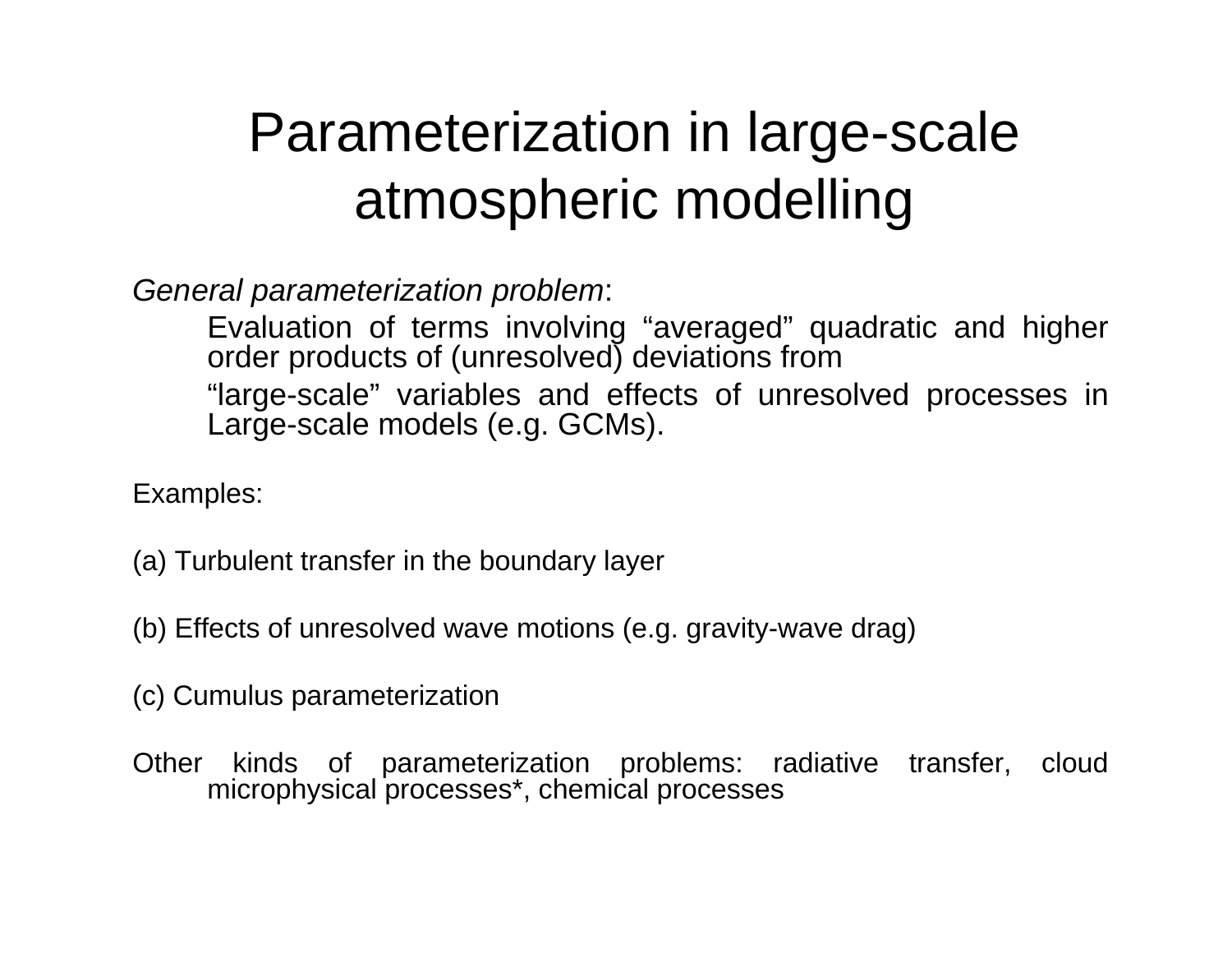

FIG. 1. A unit horizontal area at some level between cloud base and the highest cloud top. The taller clouds are shown penetrating this level and entraining environmental air. A cloud which has lost buoyancy is shown detraining cloud air into the environment.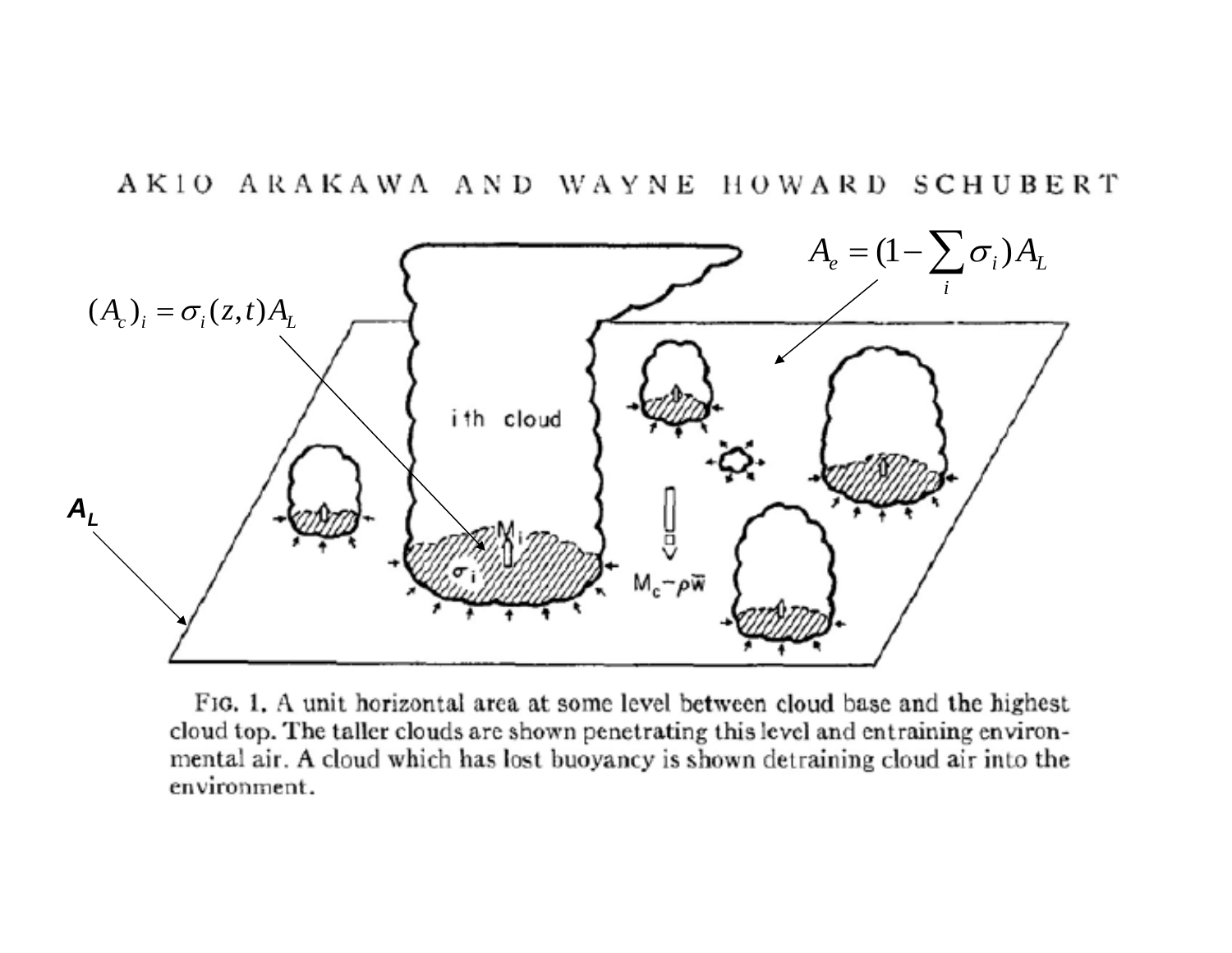# Large-scale variables and equations

Let an overbar denote the result of an averaging or filtering operation which suppresses fluctuations with temporal and spatial scales smaller than pre-defined limits. e.g. for some appropriately smooth and bounded variable  $\mathcal X$ after averaging:

$$
\overline{\chi}(x, y, z, t) = \frac{1}{\tau L_x L_y L_z} \int_{t-\tau/2}^{t+\tau/2} \int_{x-L_x/2}^{x+L_y/2} \int_{y-L_y/2}^{y+L_y/2} \int_{z-L_z/2}^{z+L_z/2} \chi dz' dy' dx' dt'
$$

We refer to this as the large-scale variable and assume that our model has sufficient spatial and temporal resolution to represent the variation of this variable once we have determined the equations governing it and an appropriate solution methodology.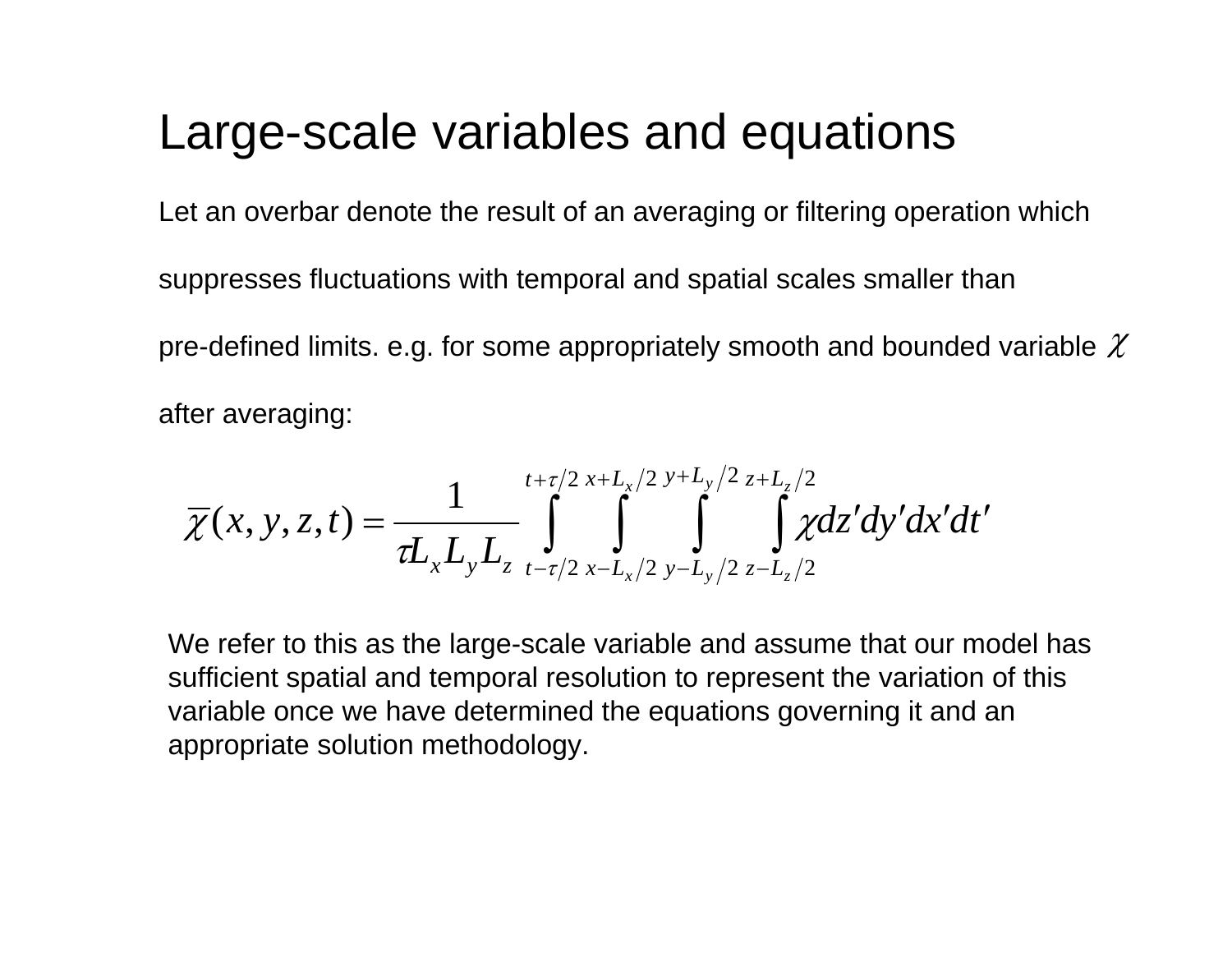Typically, if the variable,  $\,\mathscr{X}\,$  has the following governing equation:

$$
\frac{D\chi}{Dt} = \frac{\partial \chi}{\partial t} + \vec{V} \cdot \nabla \chi = Q, \qquad \chi' = \chi - \overline{\chi}
$$

And the mass continuity equation is:

$$
\frac{\partial \rho}{\partial t} + \nabla \bullet (\vec{V}\rho) = 0;
$$

Then applying the averaging operation gives, approximately:

$$
\frac{\partial \overline{\chi}}{\partial t} + \overline{\overline{V}} \bullet \nabla \overline{\chi} + \frac{1}{\overline{\rho}} \nabla \bullet (\overline{\rho V' \chi'}) \cong \overline{Q} \qquad \text{if} \qquad \left| \frac{\rho'}{\overline{\rho}} \right| < 1
$$

*z w* $\delta V' \chi' \cong \frac{\delta V \chi}{\delta}$ In cases to be considered (e.g. cumulus parameterization)  $\nabla \bullet \overline{\rho V' \chi'} \cong \frac{\partial(\overline{\rho} w' \chi')}{\partial \overline{\rho}}$ 

Determining this term is a goal of the parameterization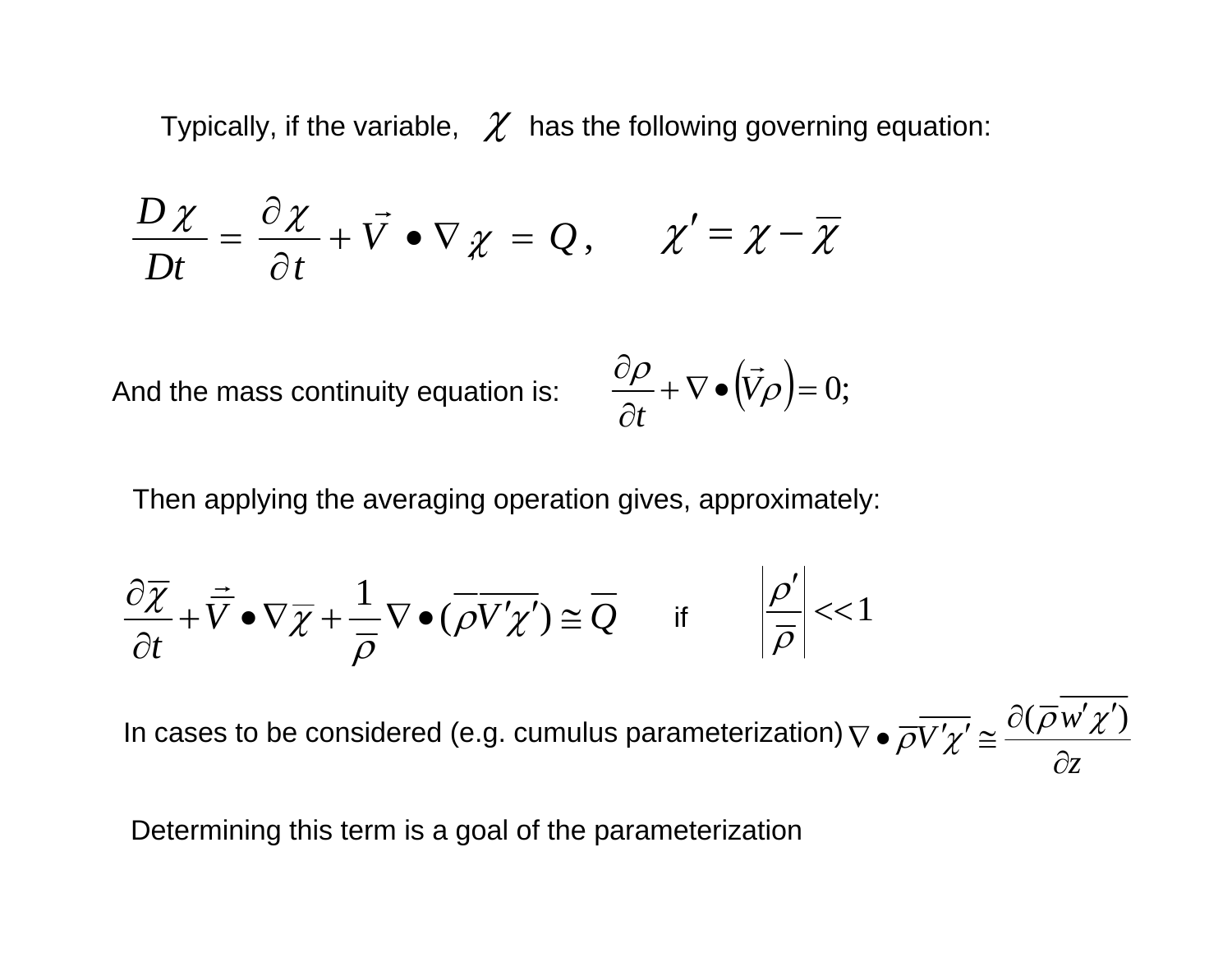Atmospheric Equations

\n
$$
[\frac{D}{Dt} = \frac{\partial}{\partial t} + \vec{V} \cdot \nabla]
$$
\nMotion

\n
$$
\frac{D\vec{V}}{Dt} - f\hat{k} \times \vec{V} = -\frac{1}{\rho} \nabla P - g\hat{k} + v\nabla^{2}\vec{V} \qquad \vec{V} = \hat{i}u + \hat{j}v + \hat{k}w
$$
\nMass continuity

\n
$$
\frac{\partial \rho}{\partial t} + \nabla \cdot (\rho \vec{V}) = 0
$$
\nThermodynamic

\n
$$
c_{p} \frac{DT}{Dt} - \frac{1}{\rho} \frac{Dp}{Dt} = L(c - e) - \nabla \cdot \vec{F}_{rad} + k\nabla^{2}c_{p}T + D
$$
\nOr:

\n
$$
\frac{DS}{Dt} - gw - \frac{1}{\rho} \frac{Dp}{Dt} = L(c - e) + k\nabla^{2}T + D \qquad S = c_{p}T + \Phi \qquad \frac{D\Phi}{Dt} = gw
$$
\nVapour

\n
$$
\frac{Dq_{v}}{Dt} = e - c
$$
\nCondensed

\n
$$
\frac{Dq_{w}}{Dt} = c - e - Pr
$$
\nEquation of

\n
$$
P = \rho RT_{v} \qquad T_{v} \cong T(1 + .61q_{v} - q_{w})
$$
\nState (ideal gas)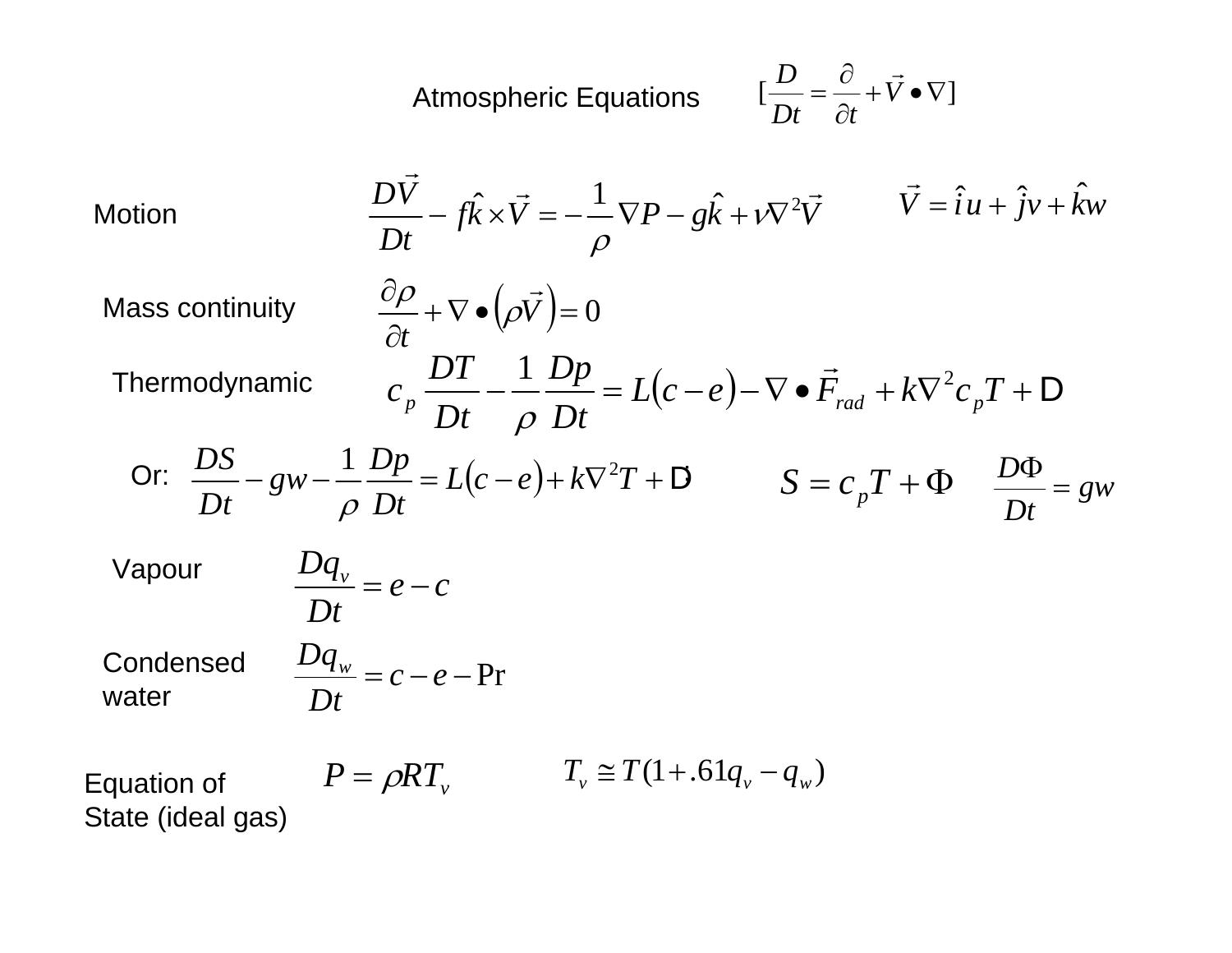### Energy Conservation (e.g., Gill, 1982, ch. 4)

$$
\mathsf{E} = \rho \vec{V} \bullet \vec{V} / 2
$$
 (kinetic energy)

 $h = c_p T + Lq_v + \Phi$  (moist static energy)

$$
\rho \frac{D}{Dt} (\mathsf{E} + h) - \frac{\partial p}{\partial t} = \mu \nabla^2 \mathsf{E} + k \nabla^2 (c_p T) - \nabla \bullet F_{rad}
$$

$$
\implies \frac{\partial}{\partial t} [\rho(E+h) - p] + \nabla \bullet [\rho \vec{V}(E+h) - \mu \nabla E - k \nabla (c_p T) + \vec{F}_{rad}] = 0
$$
  

$$
D = \nu \left( \left| \frac{\partial \vec{V}}{\partial x} \right|^2 + \left| \frac{\partial \vec{V}}{\partial y} \right|^2 + \left| \frac{\partial \vec{V}}{\partial z} \right|^2 \right) \quad (\mu, \nu) \text{ Molecular dynamic and kinematic viscosity}
$$

For air  $\quad \nu \approx 1.4\! \times \! 10^{-5} m^2$  /  $_{S}$   $\quad$  at 15C , 100hPa

Kolmogorov scales (for which viscosity and dissipation are independent parameters):

$$
L_K = (\nu^3 / D)^{1/4}; U_K = (\nu D)^{1/4}
$$

These are small for the atmosphere  $\left(\sim 1$  mm, .1 m/s). Therefore it is permissible to neglect viscous terms for parameterization purposes but not to ignore effects/processes that lead to dissipation and associated heating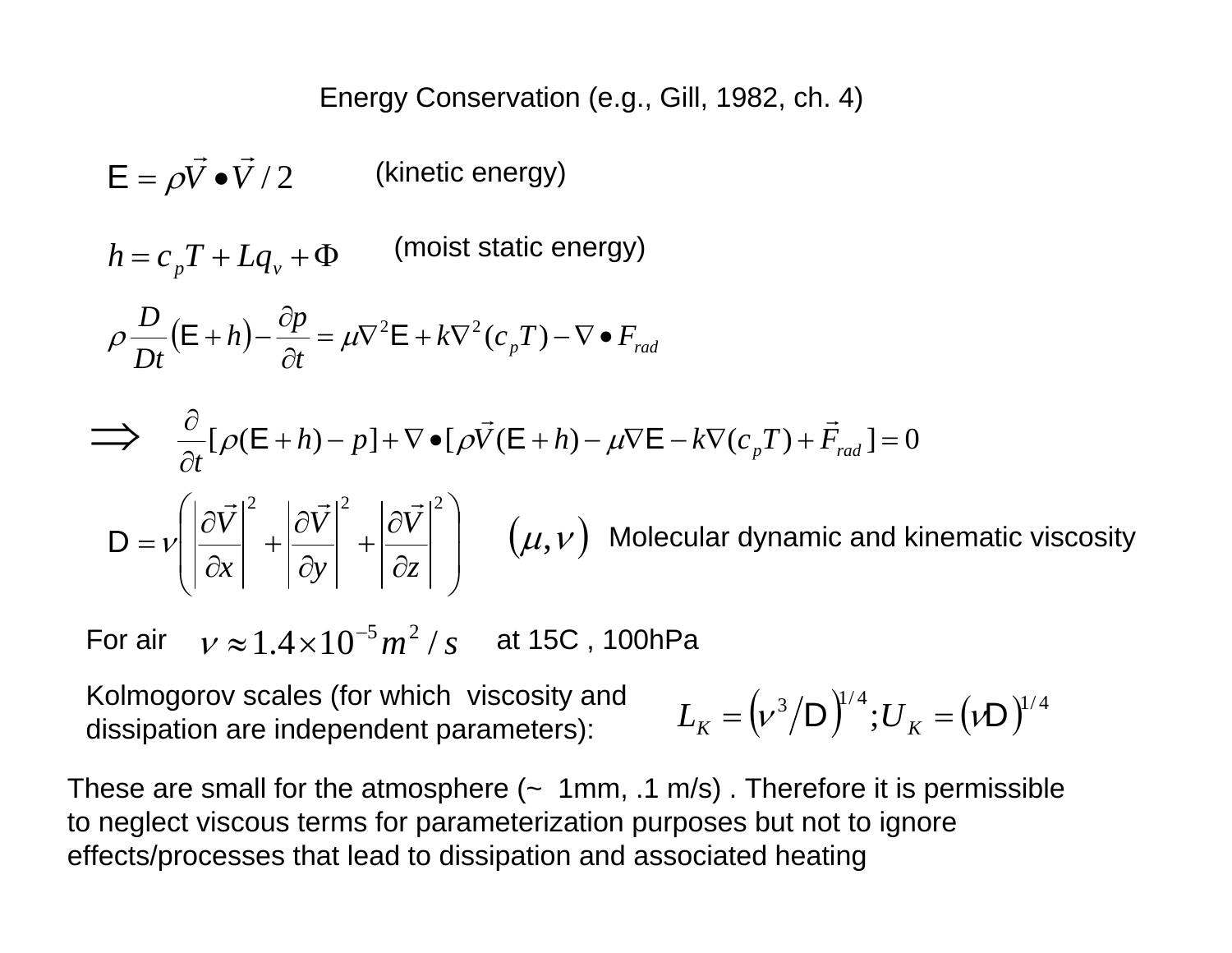### **Quasi-anelastic approximations for AGCM (Atmospheric GCM) parameterization**

#### *Background state:*

-hydrostatically balanced

- slowly varying (on the smaller, unresolved horizontal and temporal scales - e.g. that of quasibalanced planetary scale circulation regime).

- deviations from it are small enough to allow linearization of the equation of state (ideal gas law) to determine relationships between key thermodynamic variables:

$$
\overline{p}=\overline{\rho}R\overline{T}_{v}
$$

$$
\frac{\partial \overline{p}}{\partial z} = -\overline{\rho}g = \overline{p}\left(\frac{1}{\overline{\rho}}\frac{\partial \overline{\rho}}{\partial z} + \frac{1}{\overline{T}_{v}}\frac{\partial \overline{T}_{v}}{\partial z}\right) \Rightarrow \frac{1}{\overline{\rho}}\frac{\partial \overline{\rho}}{\partial z} = -\frac{g}{R\overline{T}_{v}}\left(1 + \frac{R}{g}\frac{\partial \overline{T}_{v}}{\partial z}\right) \cong -\frac{g}{R\overline{T}_{v}}
$$

$$
\frac{p'}{\overline{p}} \cong \frac{\rho'}{\overline{\rho}} + \frac{T'_{v}}{\overline{T}_{v}}
$$

$$
\implies \left(\frac{p'}{\overline{\rho}}\right)\frac{\partial \overline{\rho}}{\partial z} + g(\rho') \cong -\overline{\rho}g\frac{T'_{v}}{\overline{T}_{v}}
$$

$$
\Rightarrow -\left(\frac{\partial p'}{\partial z} + g \rho'\right) \cong -\overline{\rho} \frac{\partial}{\partial z} \left(\frac{p'}{\overline{\rho}}\right) + \overline{\rho} g \frac{T_v'}{\overline{T}_v}
$$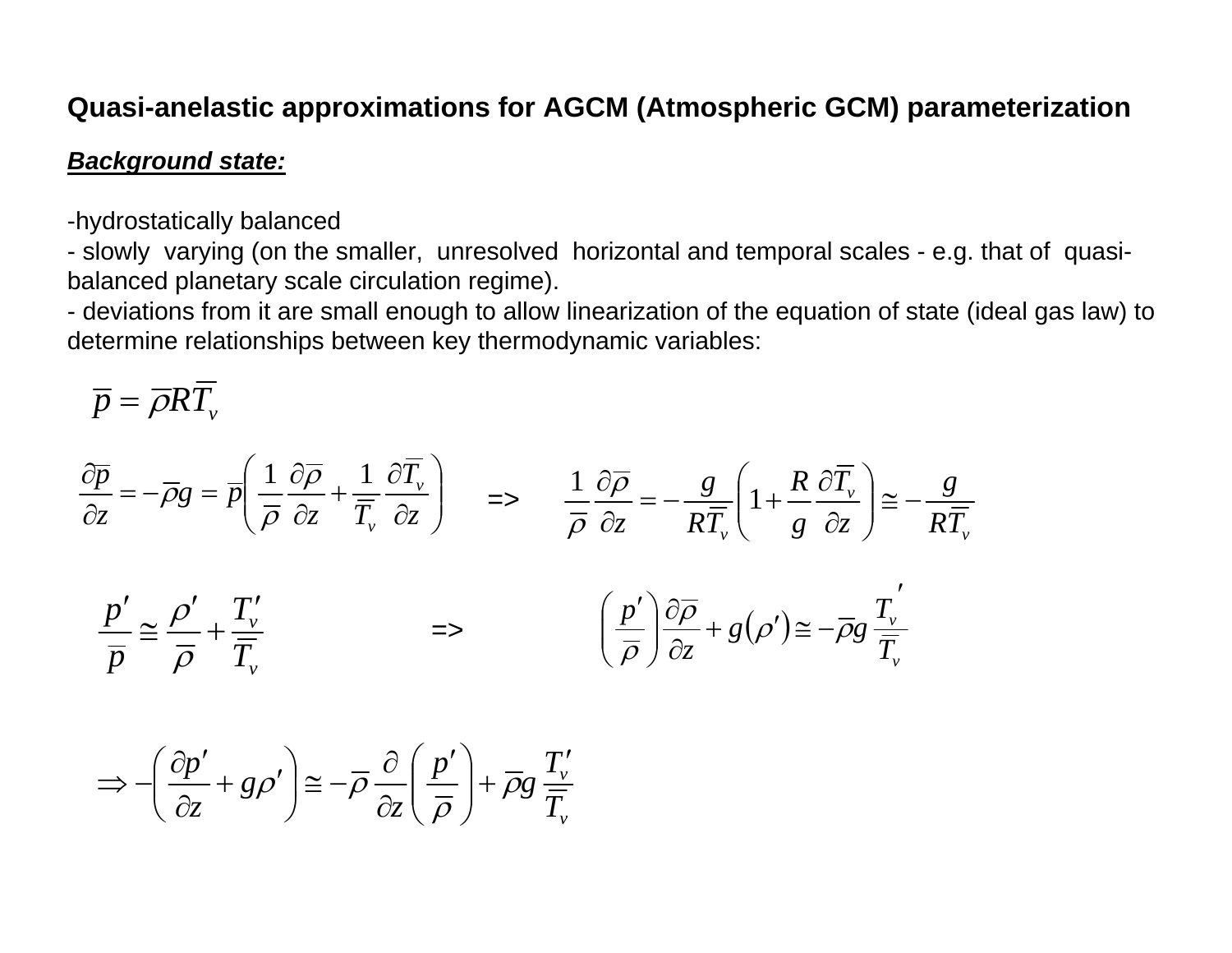Using these results leads to the following:

$$
\overline{\rho}(1+\rho'/\overline{\rho})\frac{D\overline{V}}{Dt} = -\nabla_{H}(p') + \hat{k}\overline{\rho}\left[-\frac{\partial}{\partial z}\left(\frac{p'}{\overline{\rho}}\right) + g\frac{T'_{v}}{\overline{T_{v}}}\right] - \left\{\hat{k} \times \overline{V} + \nabla_{H}\overline{p}\right\}
$$
\nTerms in curly brackets:

\n
$$
\{\frac{\partial}{\partial t}(\overline{\rho}(1+\rho'/\overline{\rho}))\} + \nabla \bullet \left(\frac{\partial}{\partial (1+\rho'/\overline{\rho})}\overline{V}\right) = 0
$$
\nbut not for the resolved scales

\n
$$
\overline{\rho}(1+\rho'/\overline{\rho})\frac{Dh}{Dt} - \left(\frac{\partial p'}{\partial t} + \overline{V} \bullet \nabla_{H}p'\right) + \overline{\rho}w\left[g\frac{T'_{v}}{\overline{T_{v}}} - \frac{\partial}{\partial z}\left(\frac{p'}{\overline{\rho}}\right)\right] - \left\{\frac{\partial \overline{p}}{\partial t} + \overline{V} \bullet \nabla_{H}\overline{p}\right\} = Q \qquad (h = c_{p}T + L_{v}q + \Phi)
$$

Terms involving  $\rho'/\overline{\rho} \;$  will also be neglected compared to unity. The approximate mass continuity equation which will be used is:

$$
\{\frac{\partial}{\partial t}\overline{\rho}\} + \nabla \bullet (\overline{\rho}\overrightarrow{V}) = 0
$$

Upon using this continuity equation to develop the flux-form equations and averaging:

$$
\frac{\partial \left(\overrightarrow{\rho} \overrightarrow{\overrightarrow{V}}_H\right)}{\partial t} + \nabla \bullet \left(\overrightarrow{\rho} \overrightarrow{\overrightarrow{V}}_H\right) + f\hat{k} \times \overrightarrow{\overrightarrow{V}} = -\nabla_H \overrightarrow{p} - \frac{\partial \left(\overrightarrow{\overrightarrow{p}w'\overrightarrow{V'}}\right)}{\partial z} + \text{other such (horizontal) terms}
$$
\n
$$
\frac{\partial \left(\overrightarrow{\overrightarrow{\rho}}_H\right)}{\partial t} + \nabla \bullet \left(\overrightarrow{\overrightarrow{\rho} \overrightarrow{V}}_H\right) - \left(\frac{\partial \overrightarrow{p}}{\partial t} + \overrightarrow{\overrightarrow{V}}_H \overrightarrow{p}\right) = \overrightarrow{Q} - \frac{\partial \left(\overrightarrow{\overrightarrow{\rho}} \left(\overrightarrow{w'h'\right)}\right)}{\partial z} + \frac{\partial}{\partial z} \left(\overrightarrow{w'p'}\right) - \overrightarrow{\overrightarrow{\rho}} \left(\overrightarrow{w'B}\right) + \text{other}...
$$
\n
$$
\overrightarrow{Q} = \overrightarrow{Q}_R + \overrightarrow{D} \qquad B = gT_v'/\overrightarrow{T}_v
$$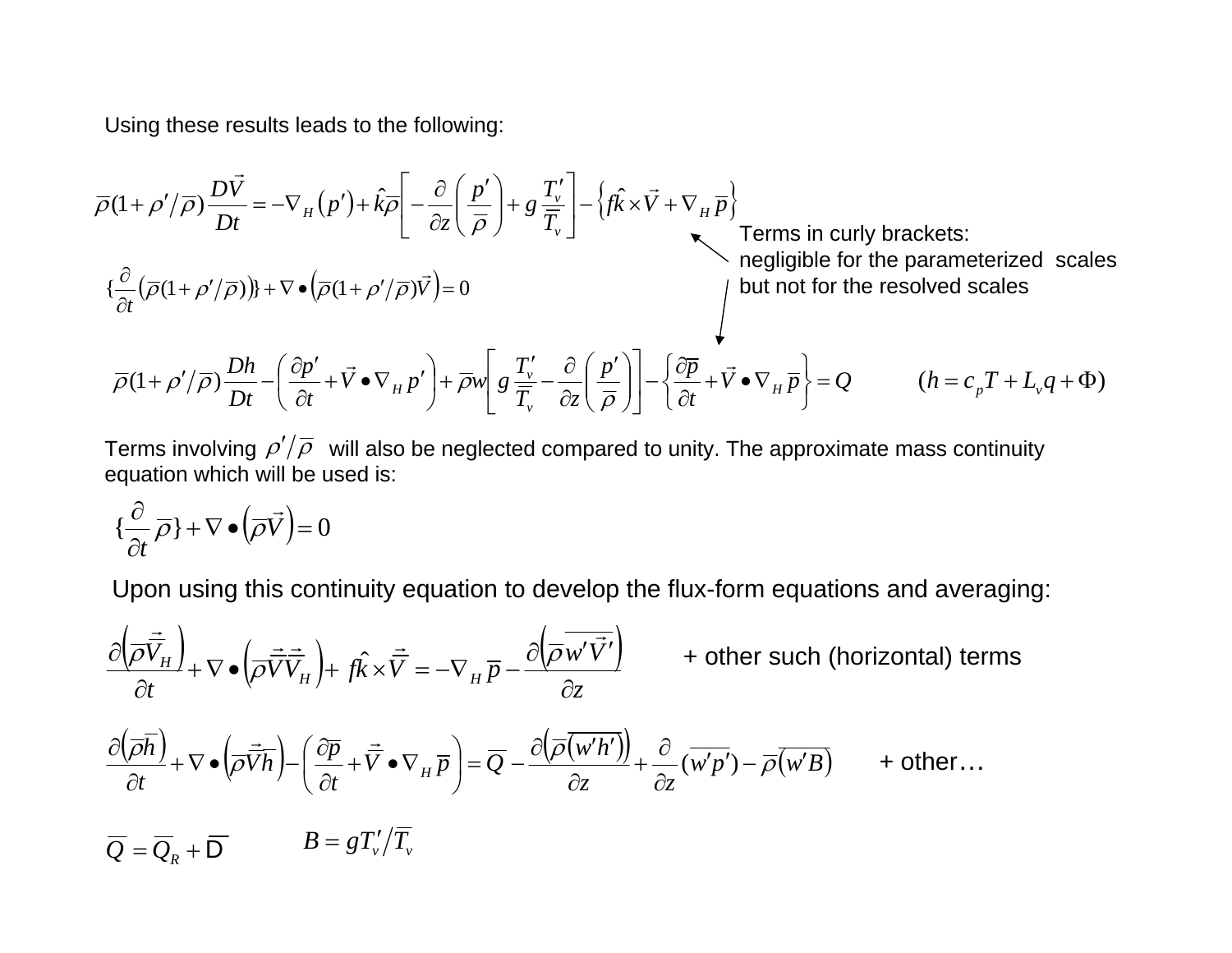# *Parameterization of the effects of Moist Convection in GCMs*

- Mass flux schemes
	- Basic concepts and quantities
	- Quasi-steady Entraining/detraining plumes (Arakawa&Schubert and similar approaches)
	- Buoyancy sorting
		- Raymond-Blythe, Emanuel
		- Kain-Fritsch
	- Closure Conditions, Triggering
- Adjustment Schemes
	- Manabe
	- Betts-Miller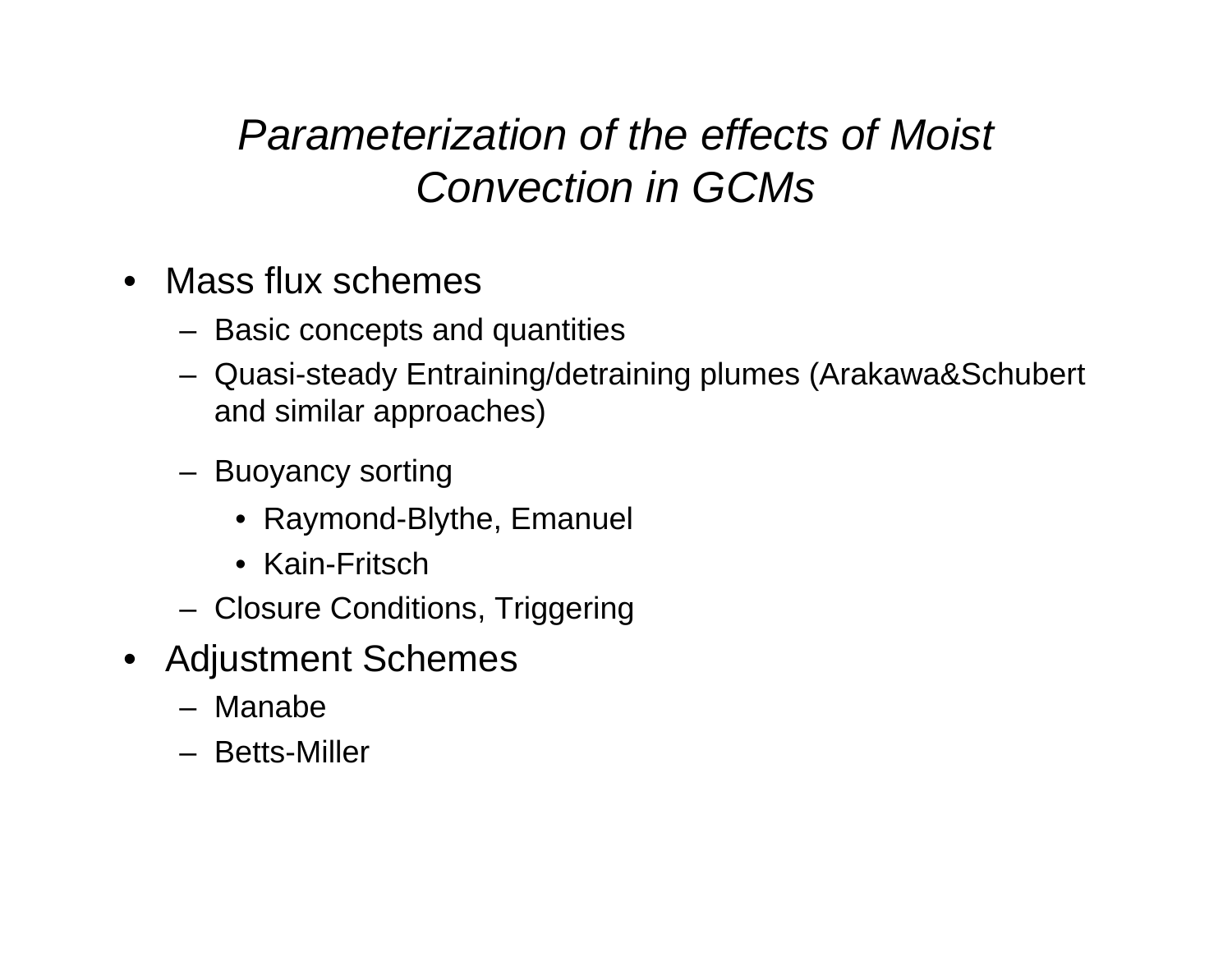*Traditional Assumptions for Cumulus Parameterization:*

*1. Quasi-steady assumption*: effects of averaging over a cumulus lifecycle can be represented in terms of steady-state convective elements .

[Transient (cloud life-cycle) formulations: Kuo (1964, 1974); Fraedrich(1974), Betts(1975), Cho(1977), von Salzen&McFarlane (2002).]

*2. Pressure perturbations and effects on momentum ignored*

[Some of these effects have been reintroduced in more recent work, but not necessarily in an energetically consistent manner]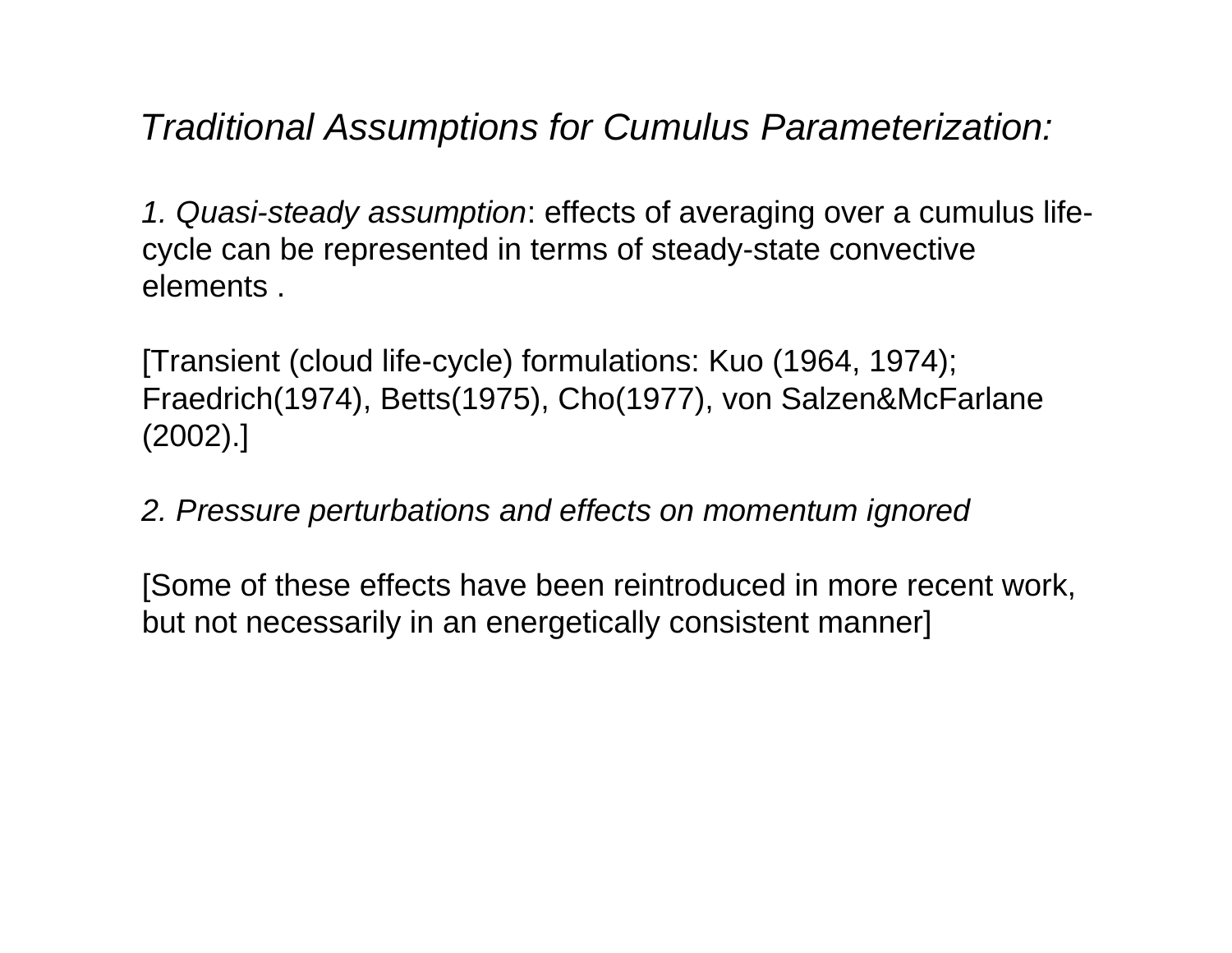### *Parameterization of Moist Convection*

Starting equations (neglect terms in curly and other small terms brackets and assume implicitly that the background state is slowly varying on the parameterized scales):

$$
\frac{\partial(\overrightarrow{\rho V})}{\partial t} + \nabla \cdot (\overrightarrow{\rho V} \overrightarrow{V}) = -\nabla_H (p') + k \overrightarrow{\rho} \left[ -\frac{\partial}{\partial z} \left( \frac{p'}{\overrightarrow{\rho}} \right) + g \frac{T'_v}{\overrightarrow{T}_v} \right] \cdots
$$

$$
\frac{\partial \rho}{\partial t} + \nabla_H \bullet \rho \vec{V} + \frac{\partial(\rho w)}{\partial z} \cong 0 \cong \overline{\rho V}_H \bullet \vec{V} + \frac{\partial(\overline{\rho}w)}{\partial z}
$$

$$
\frac{\partial[\overline{\rho}\hbar]}{\partial t} + \nabla \bullet (\overline{\rho}\hbar\vec{V}) - \left(\frac{\partial p'}{\partial t} + \vec{V} \bullet \nabla_H p'\right) + \overline{\rho}\mathbf{w}\left[g\frac{T_v'}{\overline{T}_v} - \frac{\partial}{\partial z}\left(\frac{p'}{\overline{\rho}}\right)\right] = Q
$$

plus similar equations for vapour, condensed water, and other scalar quantities For the traditional formulation ignore crossed-out terms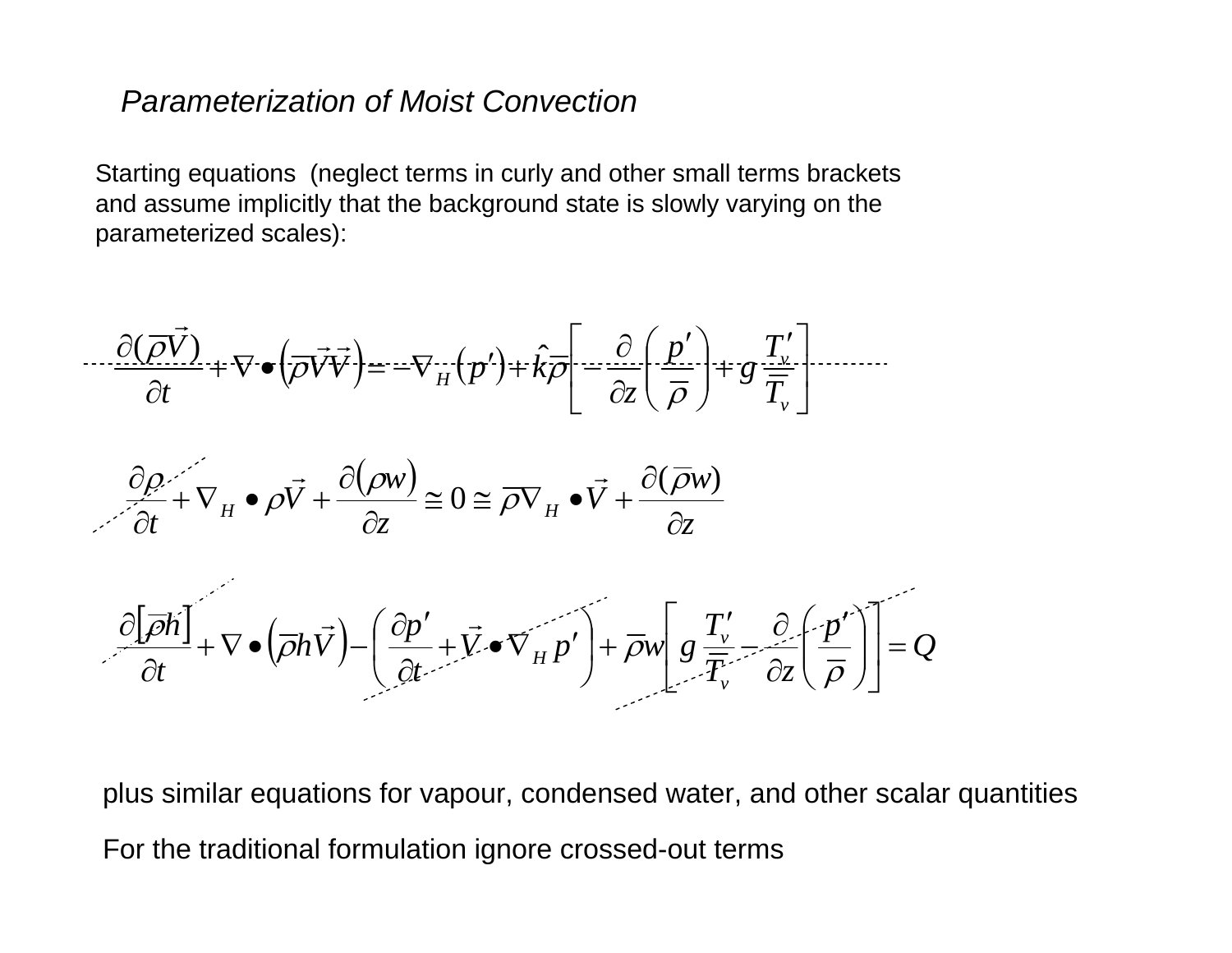

FIG. 1. A unit horizontal area at some level between cloud base and the highest cloud top. The taller clouds are shown penetrating this level and entraining environmental air. A cloud which has lost buoyancy is shown detraining cloud air into the environment.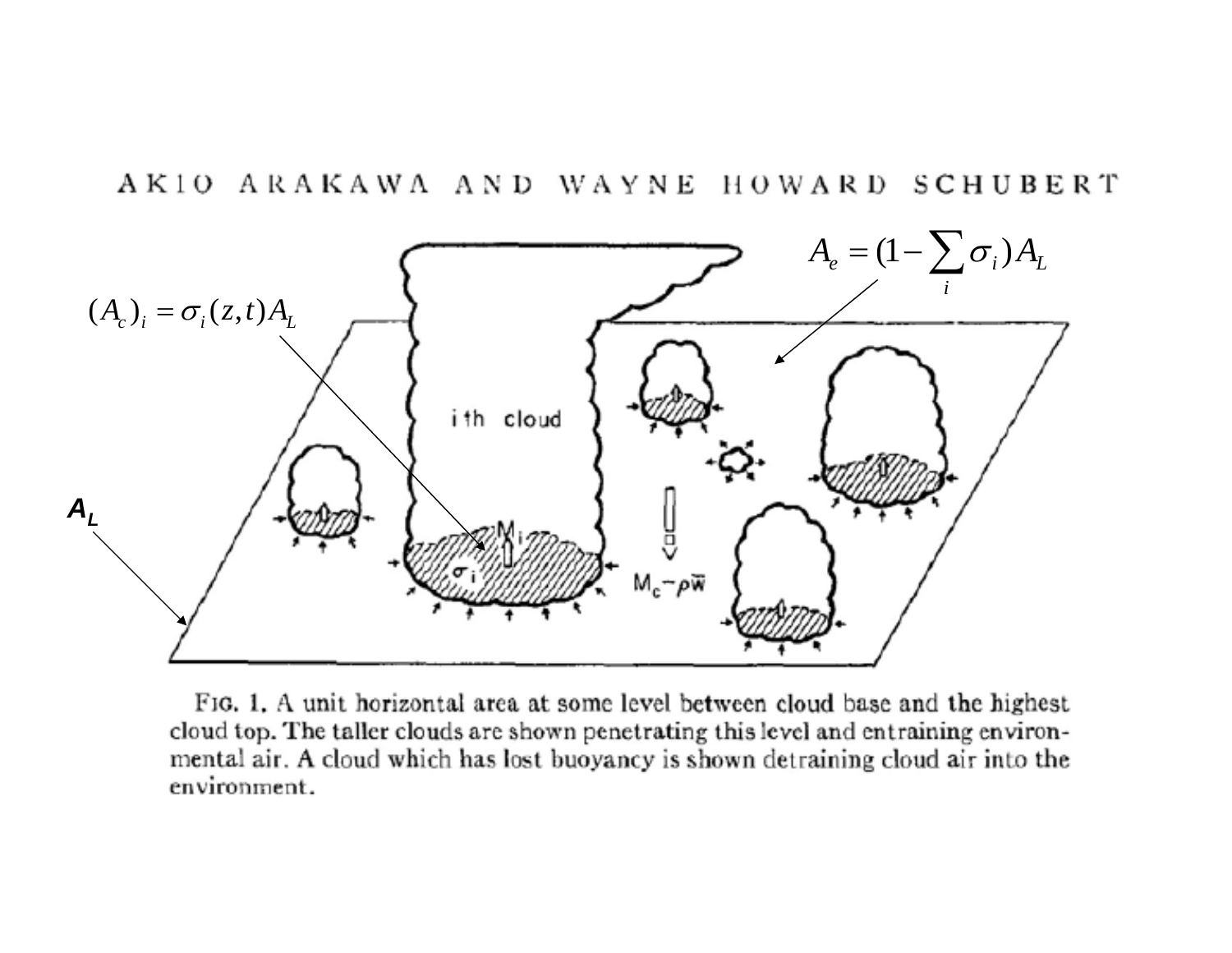## *Spatial Averages*

For a generic scalar variable,  $\chi$ :

Large-scale average:  $\overline{\chi}$ 

$$
\overline{\zeta} = \left(\frac{1}{A_L}\right) \iint_{A_L} \chi \, dA
$$

Convective-scale average (for a singlecumulus up/downdraft)

Environment average (single convective element): ⎟∫∫ ⎟⎠⎞ ⎜⎜⎝⎛ <sup>−</sup> <sup>=</sup> *cL Ae <sup>e</sup> dA AA* <sup>χ</sup> <sup>χ</sup> <sup>1</sup>

$$
\chi_c = \left(\frac{1}{A_c}\right) \iint_{A_c} \chi dA
$$

$$
\chi_e = \left(\frac{1}{A_L - A_c}\right) \iint_{A_e} \chi dA
$$

Where  $\sigma = A_c / A_L << 1$ 

$$
\chi_{c,e}\big|/\big|\overline{\chi}\big|=O(1)
$$

$$
\overline{\chi} = \sigma \chi_c + (1 - \sigma) \chi_e \qquad \qquad \chi' = \chi - \overline{\chi} = \sigma \chi^* + (1 - \sigma) \hat{\chi}
$$

 ${\sf Vertical\ velocity:}\quad \overline{w}=\sigma w_{_{\!C}}+(1\!-\!\sigma)w_{_{\!e}}\qquad |w_{_{\!C}}| \!>\!> |w|,|w_{_{\!R}}|$ 

Ensemble of cumulus clouds: $\sigma = \sum$ *i* $\sigma = \sum_i \sigma_i$   $\chi = \sum_i \sigma_i \chi_i + (1 - \sigma) \chi_i$  $\overline{\chi} = \sum \sigma_i \chi_i + (1-\sigma)\chi_i$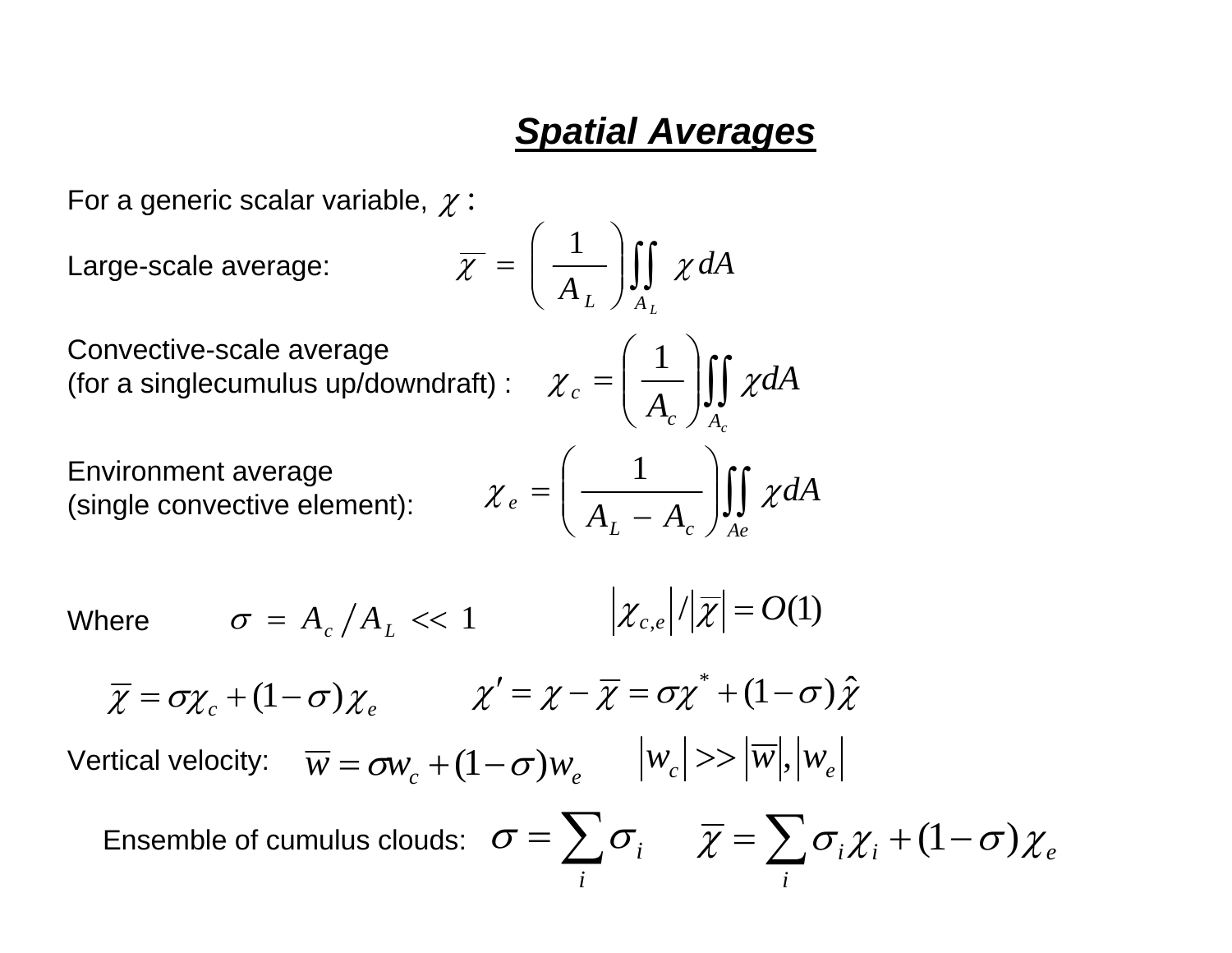# Lecture 2

• Cumulus Friction and Energetics

• Parameterization of Boundary Layer Processes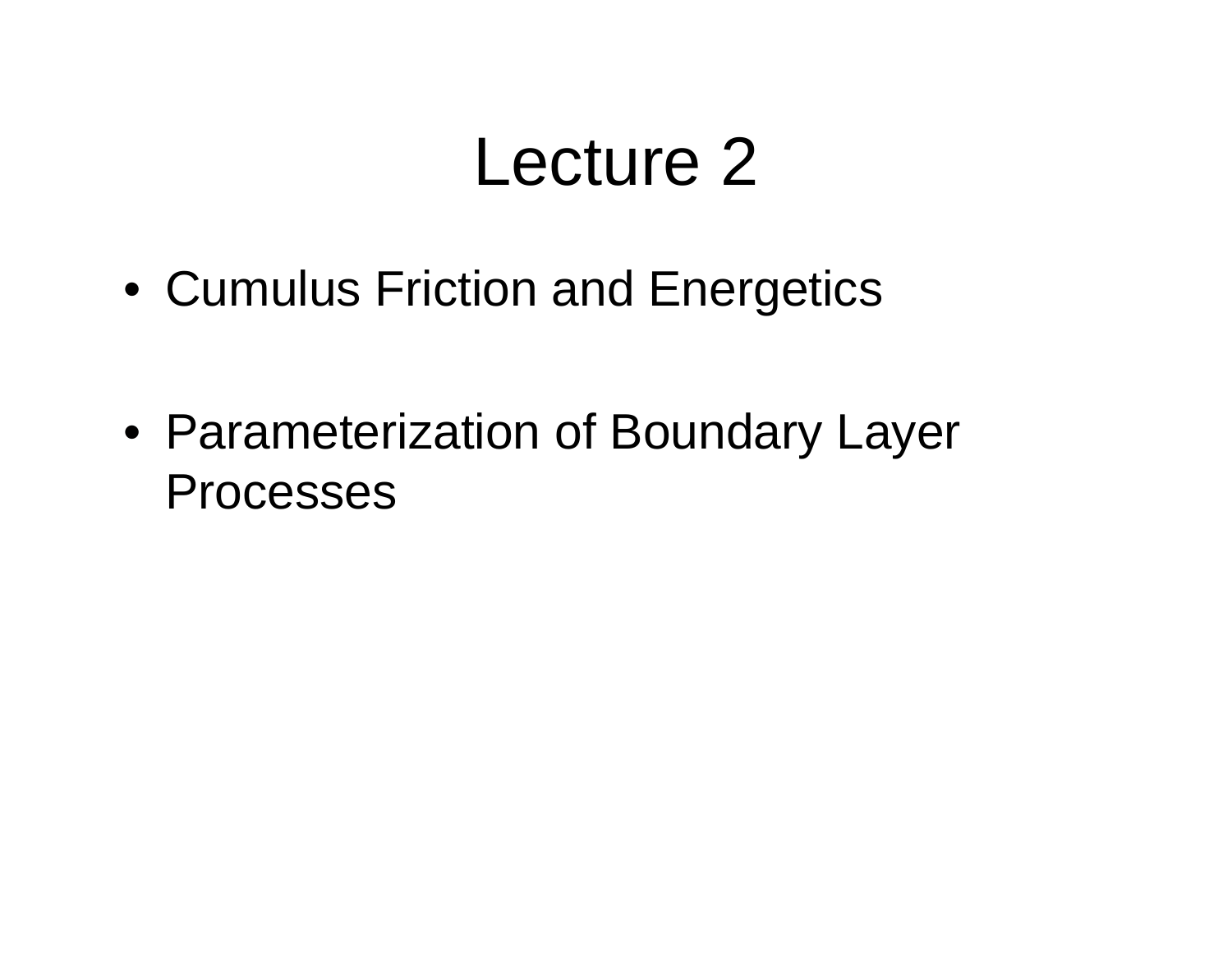## *Cumulus effects on the larger-scales*

Start with a general conservation equation for  $\,\,\chi$ 

$$
\frac{\partial(\rho \chi)}{\partial t} + \nabla_H \bullet (\rho \vec{V} \chi) + \frac{\partial(\rho w \chi)}{\partial z} = Q_x
$$

Plus the assumption:  $\rho \cong \rho$ 

(similar to using anelastic assumption for convective-scale motions)

(i) *Average over the large-scale area (assuming fixed boundaries):*

$$
\frac{\partial(\overline{\rho}\overline{\chi})}{\partial t} + \nabla \bullet (\overline{\rho}\overline{\overline{V}}\overline{\chi}) + \frac{\partial(\overline{\rho}\overline{w}\overline{\chi})}{\partial z} = \overline{Q}_{\chi} - \frac{\partial(\overline{\rho}\sigma w_c(\chi_c - \overline{\chi}))}{\partial z} - \frac{\partial(\overline{\rho}\sigma(w^*\chi^*))}{\partial z} + others
$$

Mass flux (positive for updrafts):  $\boldsymbol{M}_c = \overline{\rho}\boldsymbol{\sigma}\boldsymbol{w}_c$ 

Also: 
$$
\overline{Q}_{\chi} = \sigma(Q_{\chi})_c + (1 - \sigma)(Q_{\chi})_e
$$
; "Top hat" assumption:  $(w^*\chi^*)_c = 0$ 

*In practice (e.g. in a GCM) the prognostic variables are also implicitly time averages over convective cloud life-cycles*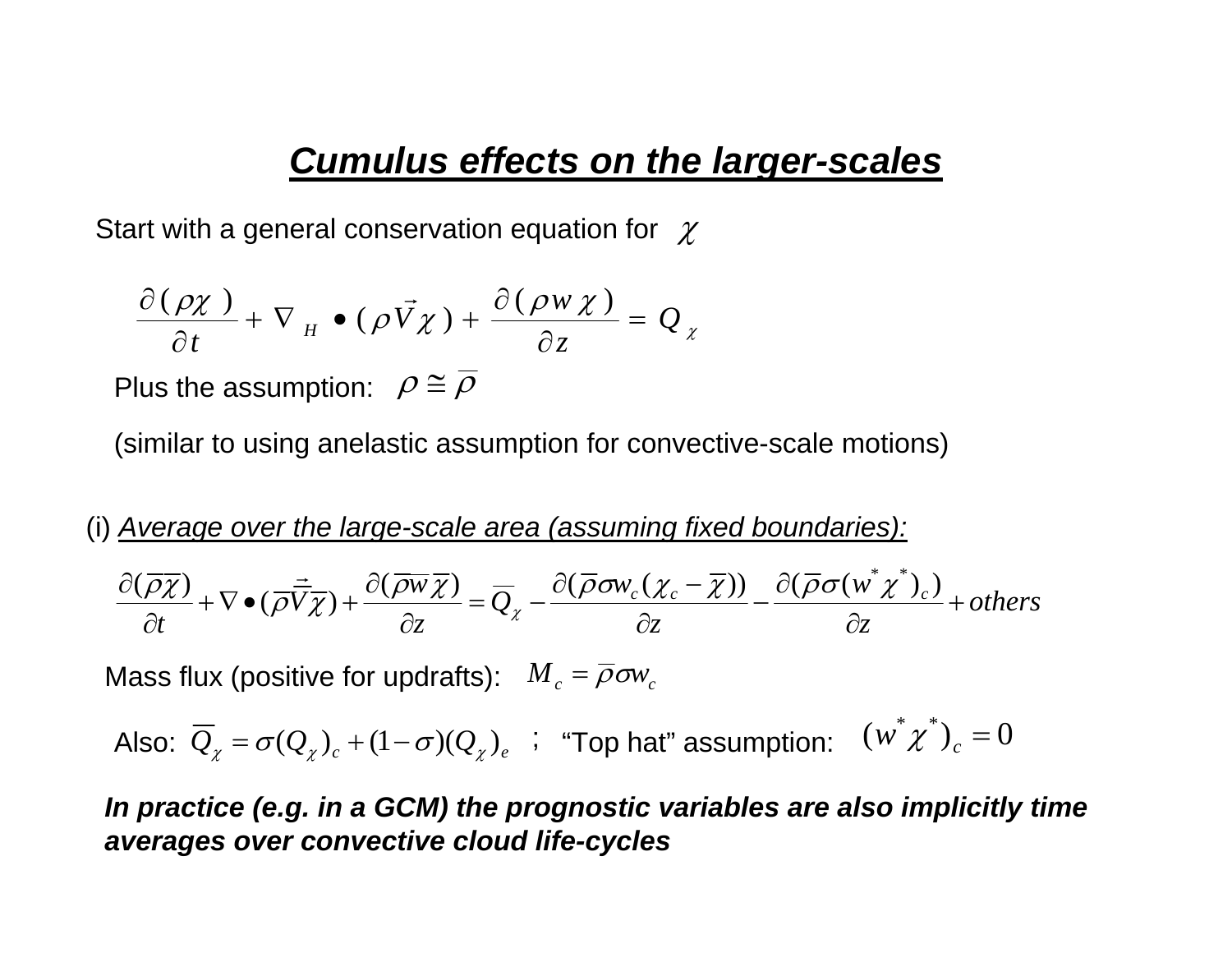(ii) *Apply cumulus scale sub-average to the general conservation equation, accounting for temporally and spatially varying boundaries (Leibnitz rule):*

$$
\frac{\partial(\overline{\rho}\sigma\chi_c)}{\partial t} + \frac{\overline{\rho}\sigma}{A_c} \oint_{\sigma} v_n \chi_b dl + \frac{\partial(\overline{\rho}\sigma[w_c \chi_c + (w^*\chi^*)_c)}{\partial z} = \sigma(Q_{\chi})_c
$$

Mass continuity gives:

 $\frac{(\overline{\rho}aw_c)}{\partial z} = 0$  $+\frac{\overline{\rho}\sigma}{\sqrt{\rho}}\oint_V dl + \frac{\partial}{\partial}$ ∂  $\frac{\partial \overline{\rho}\sigma}{\partial t} + \frac{\overline{\rho}\sigma}{A_c} \oint_{\sigma} v_n dl + \frac{\partial (\overline{\rho}aw_c)}{\partial z}$  $\oint_{\sigma} v_n dl + \frac{\partial^2 u}{\partial z^2} = 0$  ;  $v_n =$  the outward directed normal flow velocity<br>(relative to the cloud boundary)

Entrainment (inflow)/detrainment (outflow):

$$
E = -\frac{\overline{\rho}\sigma}{A_c} \oint_{\sigma} v_n [1 - H(v_n)] dl \qquad D = \frac{\overline{\rho}\sigma}{A_c} \oint_{\sigma} v_n H(v_n) dl \qquad H(f) = \begin{cases} 1; f \ge 0 \\ 0; f < 0 \end{cases}
$$
  
Define:  $\chi_E = \frac{\overline{\rho}\sigma}{EA_c} \oint_{c} v_n \chi_b [1 - H(v_n)] dl \qquad \qquad \chi_D = \frac{\overline{\rho}\sigma}{DA_c} \oint_{c} v_n \chi_b H(v_n) dl$ 

Top hat:  $\chi_E = \chi_e \cong \overline{\chi}$ ;  $\chi_D = \chi_c$ ;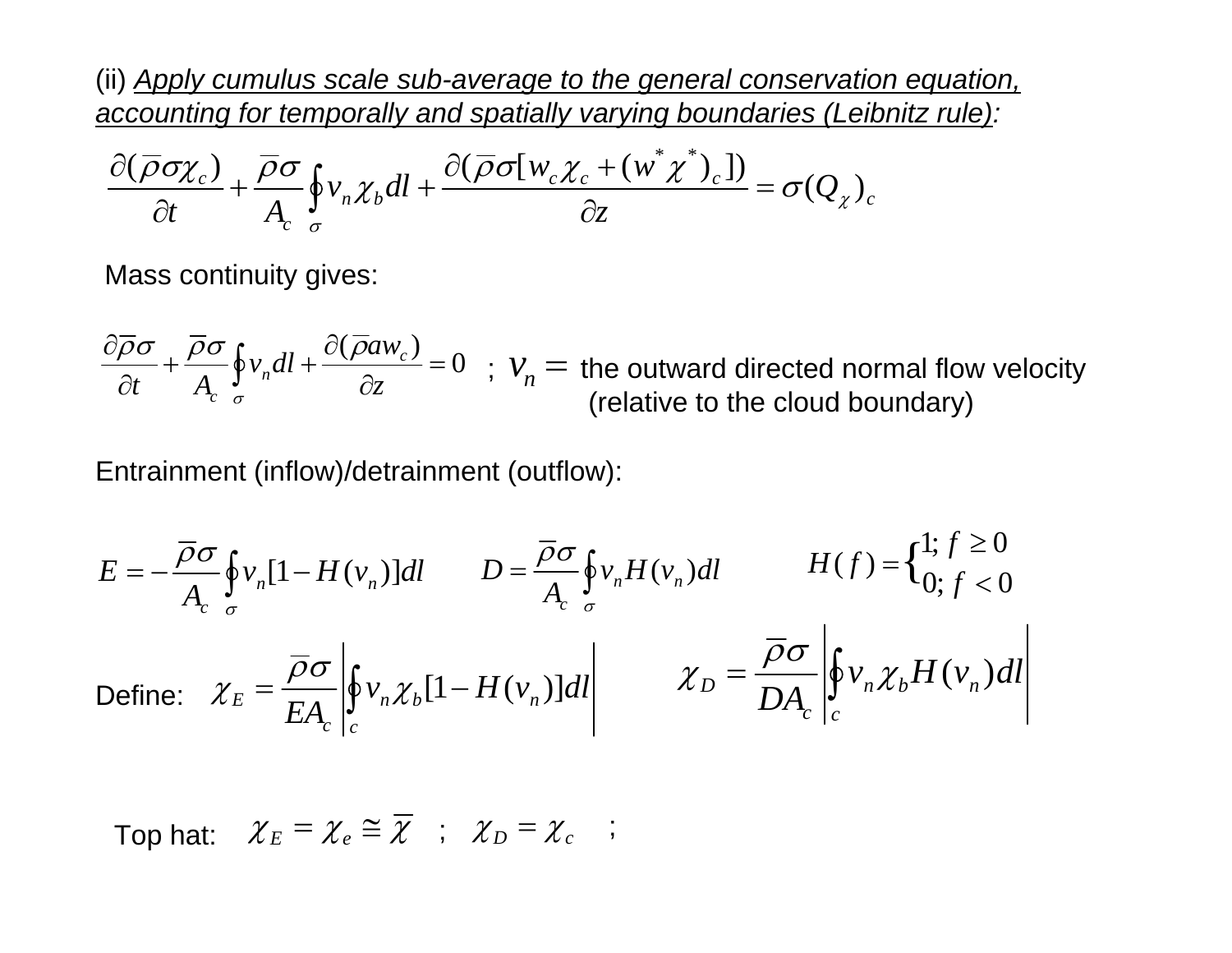Summary for a generic scalar,  $\chi$  : (steady and top hat in cloud drafts: neglect crossed-out terms)

$$
\frac{\partial(\overline{\rho}\overline{\chi})}{\partial t} + \nabla \bullet \left(\frac{\partial}{\partial \overline{V}} \overline{\chi}\right) + \frac{\partial(\overline{\rho}\overline{w}\overline{\chi})}{\partial z} = -\frac{[M_c(\chi_c - \overline{\chi}) + \overline{\rho}\sigma(w^* \chi^*)_c]}{\partial z} + \overline{Q}_{\chi} + other
$$

$$
\frac{\partial(\overline{\rho}\overline{\sigma})}{\partial t} + D - E + \frac{\partial(M_c)}{\partial z} = 0
$$

$$
\frac{\partial(\overline{\rho}\sigma\chi_c)}{\partial t} + D\chi_D - E\overline{\chi} + \frac{\partial(M_c\chi_c + \overline{\rho}\sigma(\overline{w}^* \chi^*)_c)}{\partial z} = \sigma(Q_{\chi})_c
$$

$$
\therefore \frac{\partial(\overline{\rho}\overline{\chi})}{\partial t} + \nabla \bullet (\overline{\rho}\overline{\nabla}\overline{\chi}) + \frac{\partial(\overline{\rho}\overline{\omega}\overline{\chi})}{\partial z} = M_c \frac{\partial \overline{\chi}}{\partial z} + D(\chi_D - \overline{\chi}) + (1 - \sigma)(Q_{\chi})_e + other
$$

When both updrafts and downdrafts are present, both entraining environmental air:

$$
M_{c} = \rho \sigma w_{c} = M_{u} + M_{d} ; E = E_{u} + E_{d} ; D = D_{u} + D_{d}
$$
  

$$
M_{c} \chi_{c} = M_{u} \chi_{u} + M_{d} \chi_{d} ; D \chi_{c} = D_{u} \chi_{u} + D_{d} \chi_{d}
$$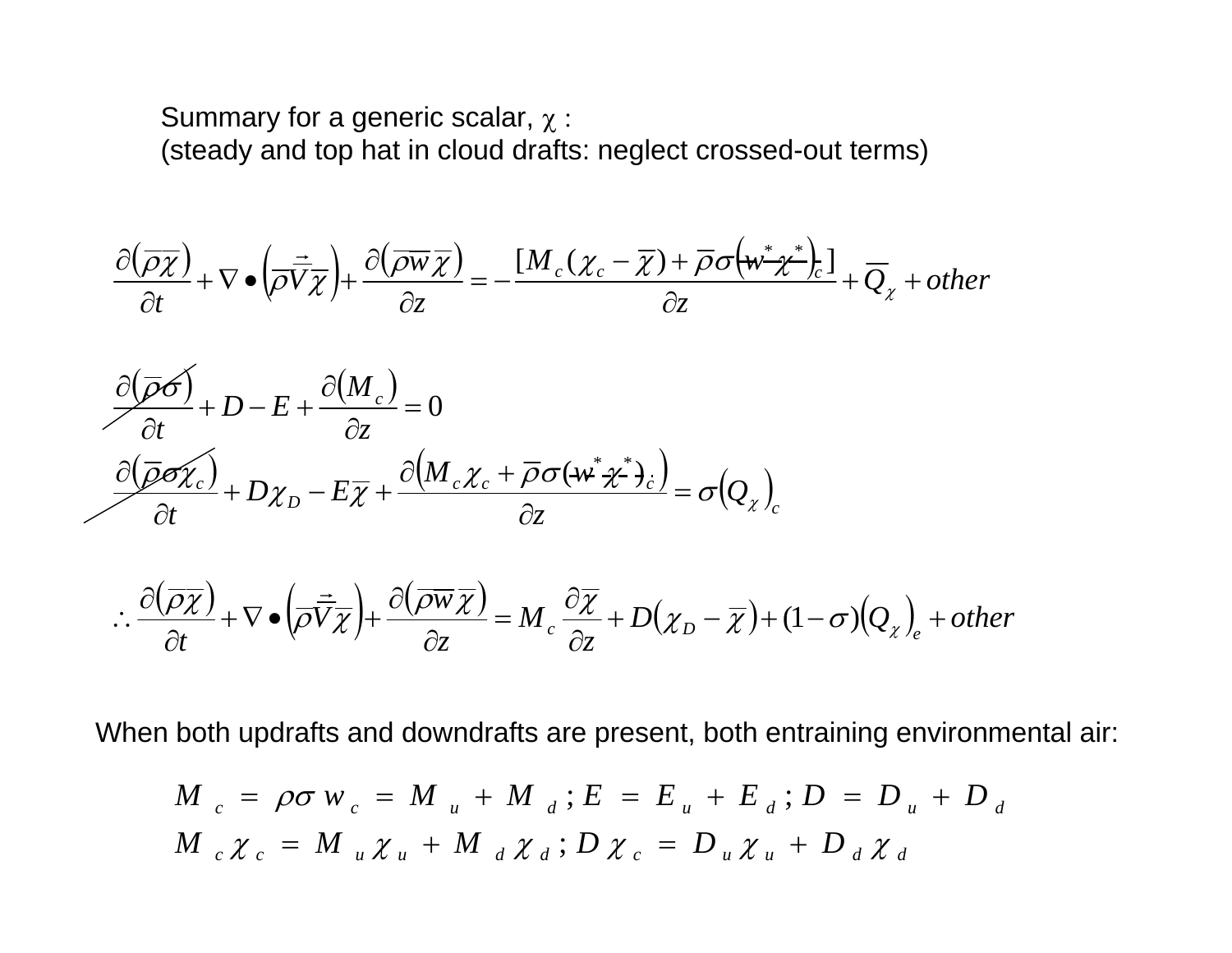Basic cumulus updraft equations (top-hat, traditional)

{Dry static energy: s=C<sub>p</sub>T+gz; Moist static energy : h=s+Lq;  ${M}_{u} = \rho \sigma \! \! \omega_{u}$  }  $\overline{M}_{u}=\overline{\rho}\sigma\!\scriptstyle{W}_{u}$ 

$$
D_{u} - E_{u} + \frac{\partial M_{u}}{\partial z} = 0
$$
 mass conservation  
\n
$$
D_{u} s_{u} - E_{u} \overline{s} + \frac{\partial (M_{u} s_{u})}{\partial z} = Lc_{u}
$$
dry Static Energy  
\n
$$
D_{u} q_{u} - E_{u} \overline{q} + \frac{\partial (M_{u} q_{u})}{\partial z} = -c_{u}
$$
vapour  
\n
$$
D_{u} l_{u} + \frac{\partial (M_{u} l_{u})}{\partial z} = c_{u} - P_{u}
$$
condensate  
\n
$$
D_{u} h_{u} - E \overline{h} + \frac{\partial (M_{u} h_{u})}{\partial z} = 0
$$
moist Static Energy

 $\theta_v = T_v (p_o / p)^{\kappa}$ ;  $\kappa = R / c_p$ ;  $T_v \cong T(1+.608q-l)$  (virtual temperature)  $\mathbf{r}$ ,  $\mathbf{c}_p$ ;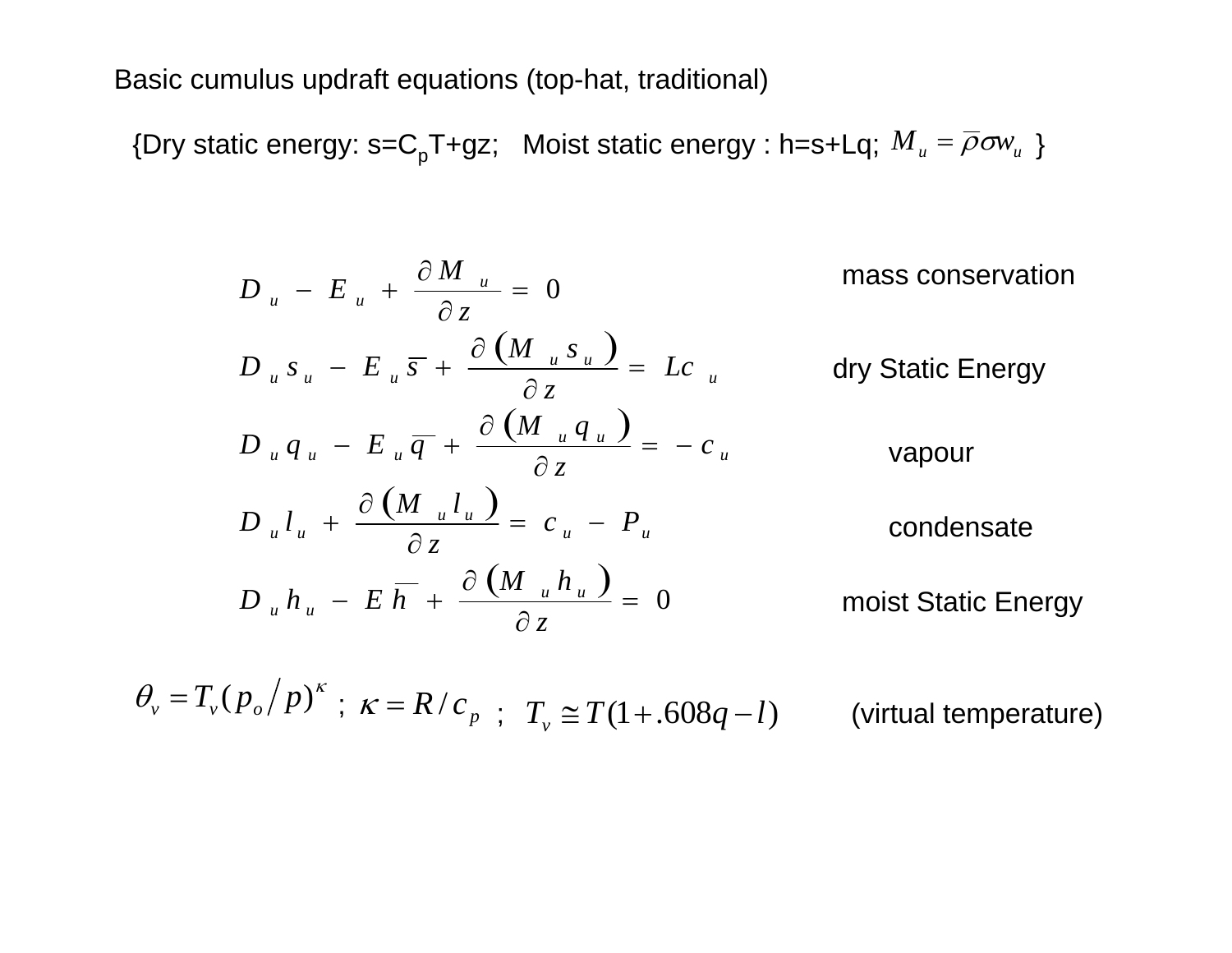## Entrainment/Detrainment

Traditional organized (e.g.plume) entrainment assumption:

$$
E = -\oint_{c} v_{n} [1 - H(v_{n})] dl = \langle v_{in} \rangle P_{c} = \alpha w_{c} P_{c}
$$
  
\n
$$
F_{c} = \oint_{c} dl \quad \text{(draff perimeter)}
$$
  
\n
$$
E = \left(\alpha \frac{P_{c}}{A_{c}}\right) \overline{\rho} \sigma w_{c} = \lambda M_{c} \approx \frac{2\alpha}{R_{c}} \overline{\rho} \sigma w_{c}
$$

*Arakawa & Schubert (1974)* (and descendants, e.g. RAS, Z-M):

-  $\lambda$  is a constant for each updraft [saturated homogeneous (top-hat) entraining plumes]

- detrainment is confined to a narrow region near the top of the updraft, which is located at the level of zero buoyancy (determines  $\lambda$ )

*Kain & Fritsch (1990)* (and descendants, e.g. Bretherton et al, 2004 ):

- Rc is specified (constant or varying with height) for a given cumulus
- entrainment/detrainment controlled by bouyancy sorting (i.e. the effective value of  $\alpha$  is constrained by buoyancy sorting)

*Episodic Entrainment and non-homogeneous mixing*

(Raymond&Blythe, Emanuel, Emanuel&Zivkovic-Rothman):

-Not based on organized entrainment/detrainment

- entrainment at a given level gives rise to an ensemble of mixtures of undiluted and environmental air which ascend/descend to levels of neutral buoyancy and detrain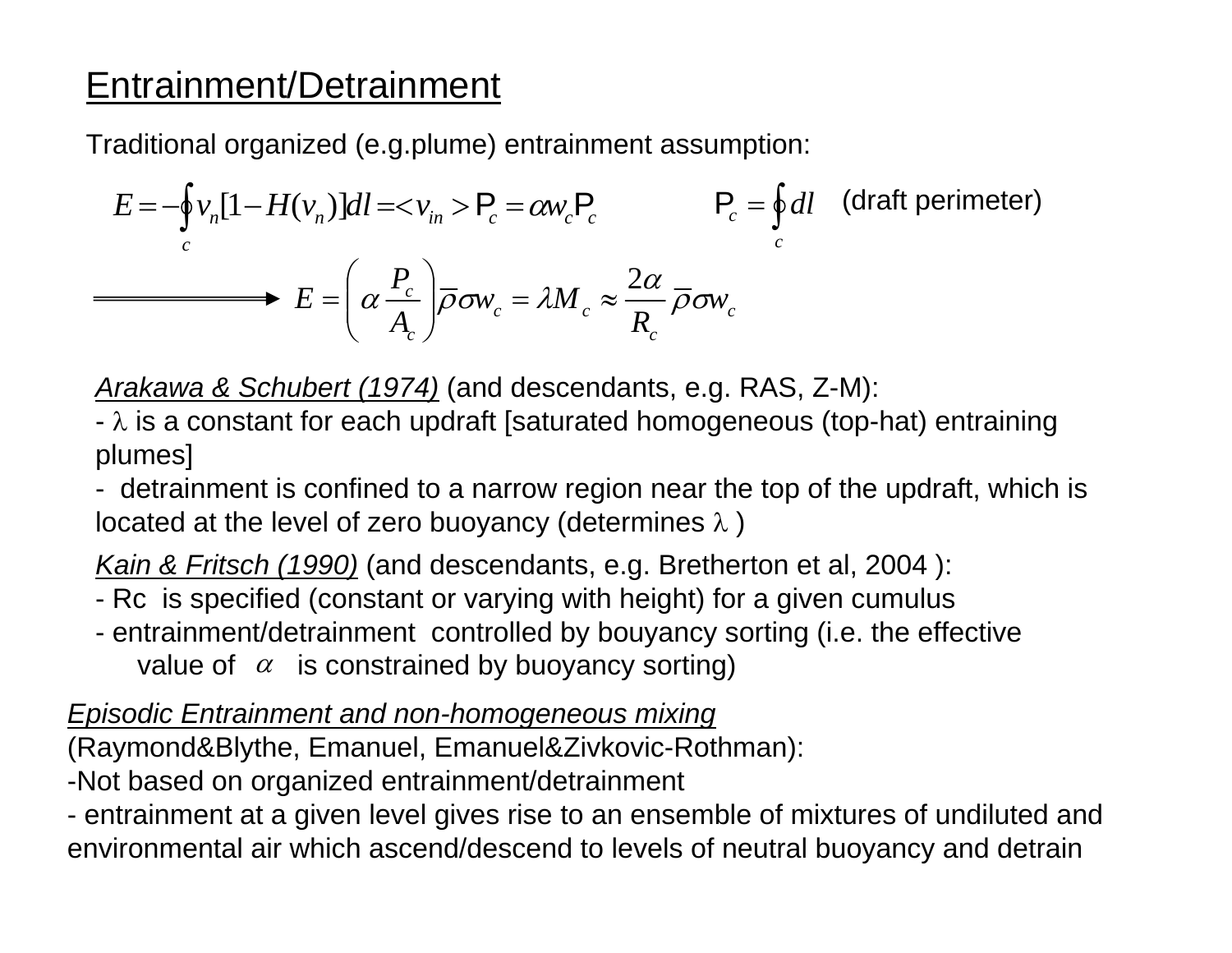

Figure 1. A schematic view of a conditionally unstable atmospheric sounding showing the mean temperature and water vapor mixing ratio profiles , typical orientations of dry (DA) and moist (MA) adiabats, and isopleths of mixing ratio (MR). Also shown are the 0C and -20C isotherms, locations of the lifting condensation level (LCL) and the levels of free convection (LFC), and neutral buoyancy (LNB) for an undiluted parcel that does not contain liquid water.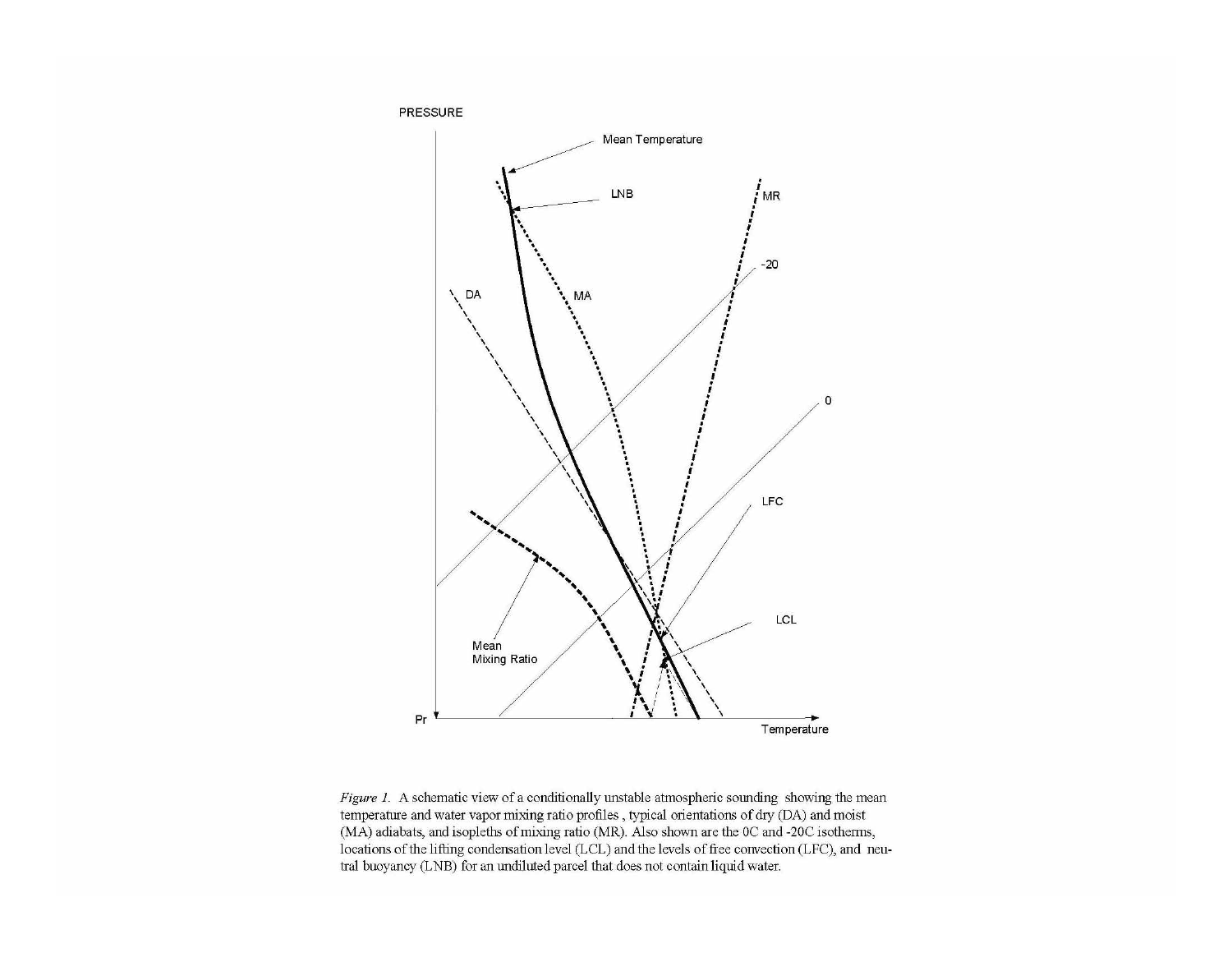

Figure 2. Schematic view of a conditionally unstable atmospheric sounding in terms of the mean  $\text{dry}(s)$  and moist (h) static energy profiles. Also shown are the moist static energy profiles for saturated air with the same temperature as the mean sounding  $(h^*)$ , the moist static energy profiles for undiluted (vertical long-short dashed) and diluted (bold long-short dashed) cumulus cloud soundings, the levels of free convection (LFC) and neutral buoyancy (LNB) for an undiluted parcel which ascends pseudo-adiabatically (i.e. does not retain condensed water).

environmental temperature and pressure. In this figure an undiluted parcel ascending from the atmospheric boundary layer (ABL) follows the vertical straight (long-short dashed) line. Its temperature exceeds that of the environment between the points where its moist static energy exceeds the saturated value for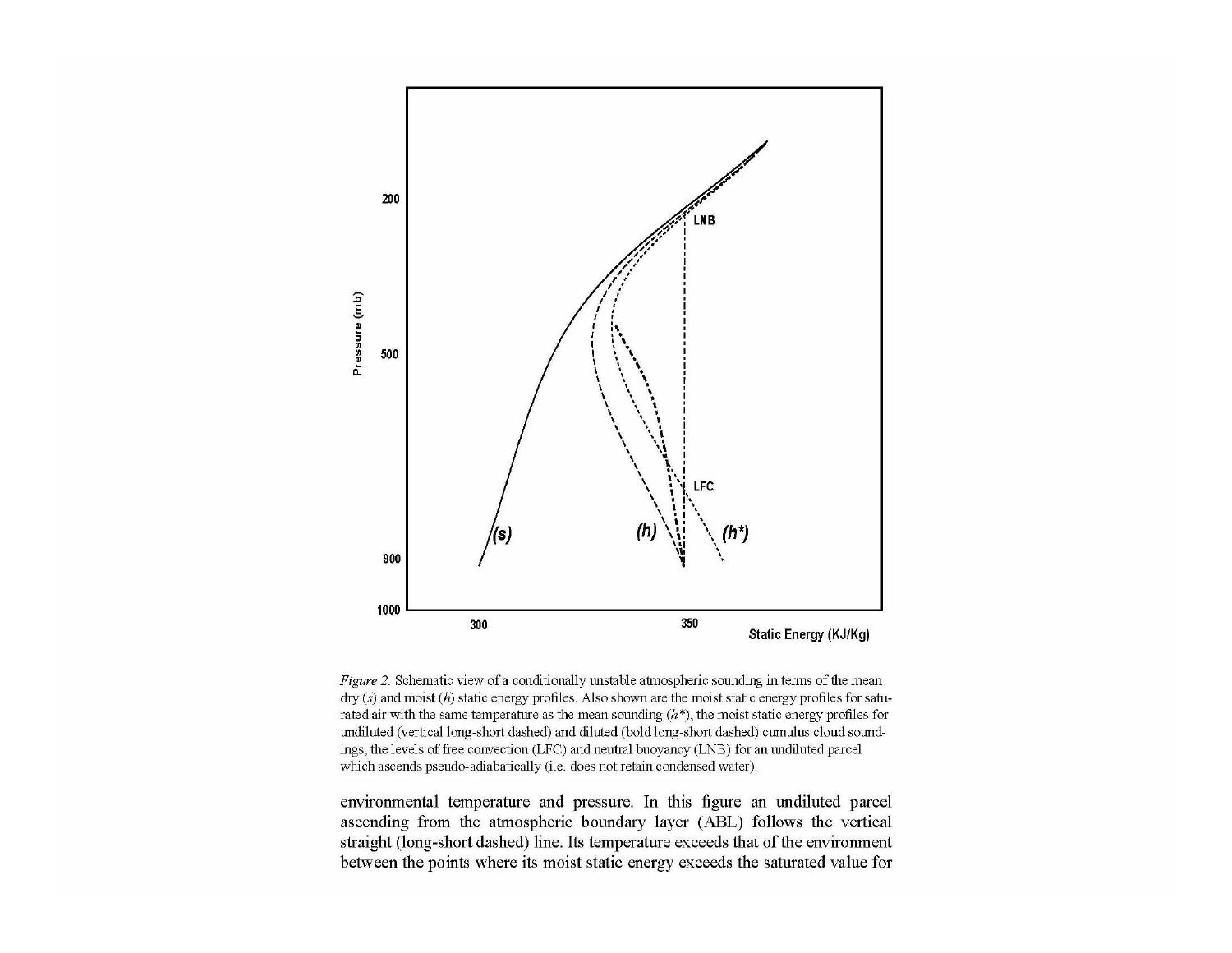

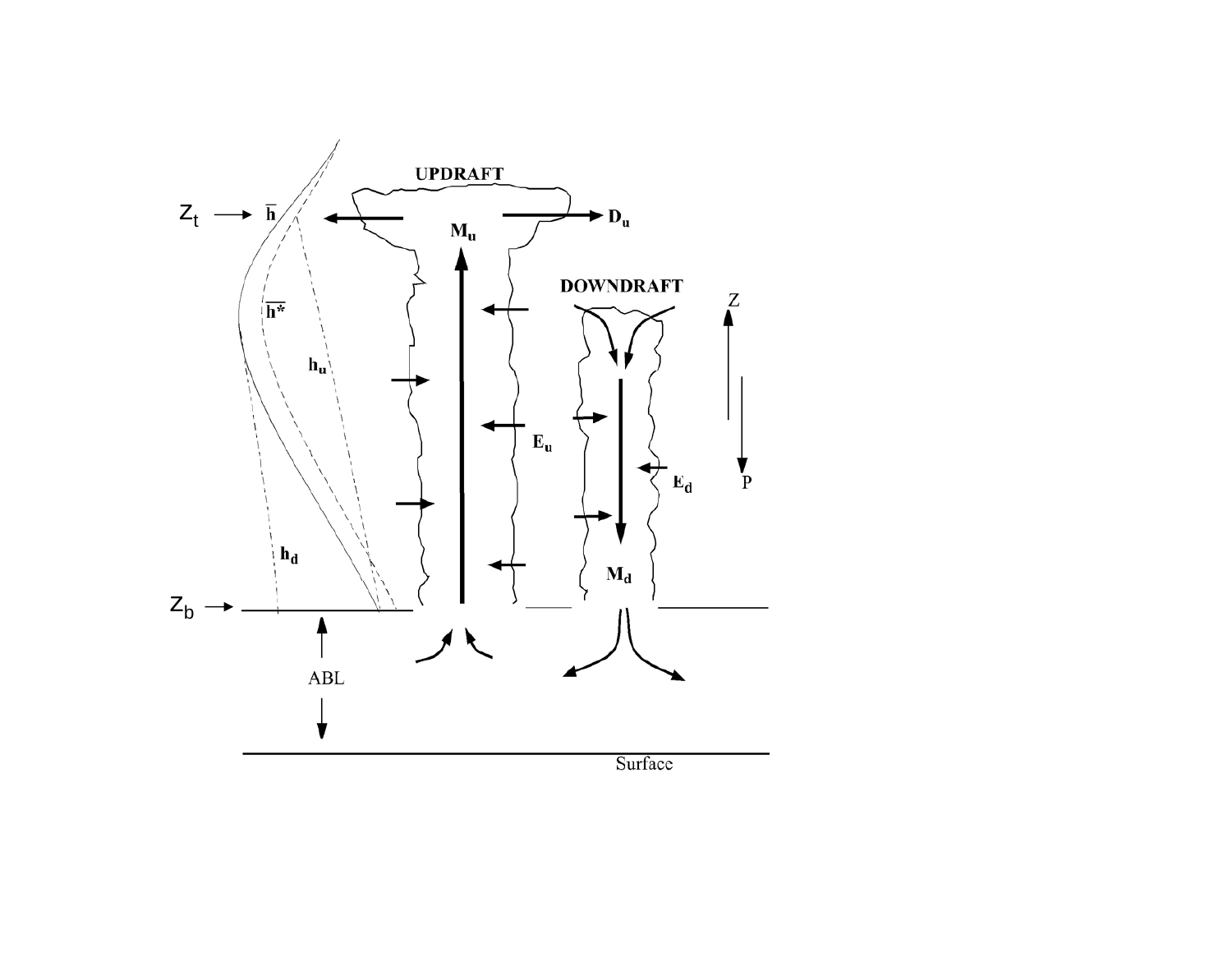Determining fractional entrainment rates (e.g. when  $\, T_c \cong T_e \,$  at the top of an updraft)

$$
\frac{\partial h_i}{\partial z} = \lambda_i \left( \overline{h} - h_i \right) \qquad h_i(z_b) = \overline{h}(z_b) \qquad h_i((z_t)_i, \lambda_i) = h^*((z_t)_i)
$$

$$
h^{*}((z_{t})_{i}) = \overline{h}(z_{b}) \exp[-\lambda_{i}((z_{t})_{i} - z_{b})] + \lambda_{i} \int_{z_{b}}^{(z_{t})_{i}} \overline{h}(z') \exp[\lambda_{i}((z' - (z_{t})_{i}))]dz'
$$

Note that since updrafts are saturated with respect to water vapour above the LCL:

$$
\frac{h_i - h^*}{c_p} = T_i - \overline{T} + \left(\frac{L}{c_p}\right) (q_i - q^*(\overline{T}, p)) \cong (T_i - \overline{T})(1 + \frac{L}{c_p}\frac{\partial q^*}{\partial \overline{T}}) + O(T_i - \overline{T})^2
$$

This determines the updraft temperature and w.v. mixing ratio given its mse.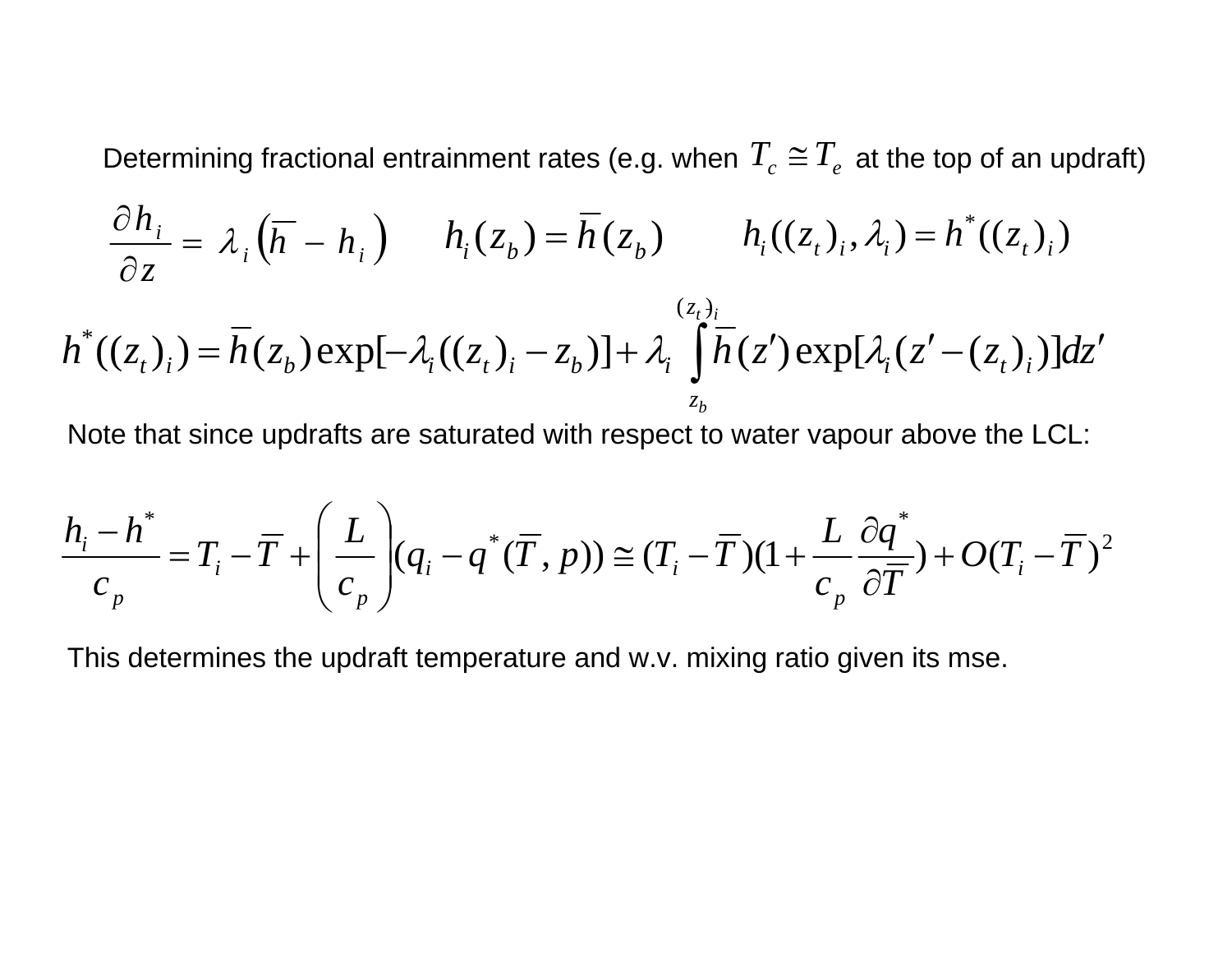Fractional entrainment rates for updraft ensembles

(a) Single ensemble member detraining at  $z=z_t$ 

$$
E_u = \lambda(z_t) M_u; D_u = 0 \qquad (z_b \le z < z_t)
$$

$$
M_{u} = M_{b} \exp[\lambda(z_{t})(z - z_{b})]
$$

Detrainment over a finite depth  $\Delta z_{_t} \colon \ D(z_{_t}) \! = \! M_{_H}(z_{_t}) / \Delta z_{_t}$ 

(b) Discrete ensemble based on a range of tops

$$
M_{u} = \sum_{i} M(z, \lambda_{i}); \lambda_{i} = \lambda((z_{t})_{i}) \qquad M_{u} h_{u} = \sum_{i} M_{i} h_{i}
$$

$$
E_{u} = \sum_{i} \lambda_{i} M_{i} \qquad D_{u} = -\sum_{i} \frac{\partial M_{i}}{\partial \lambda_{i}} \frac{\Delta \lambda}{\Delta z_{t}}
$$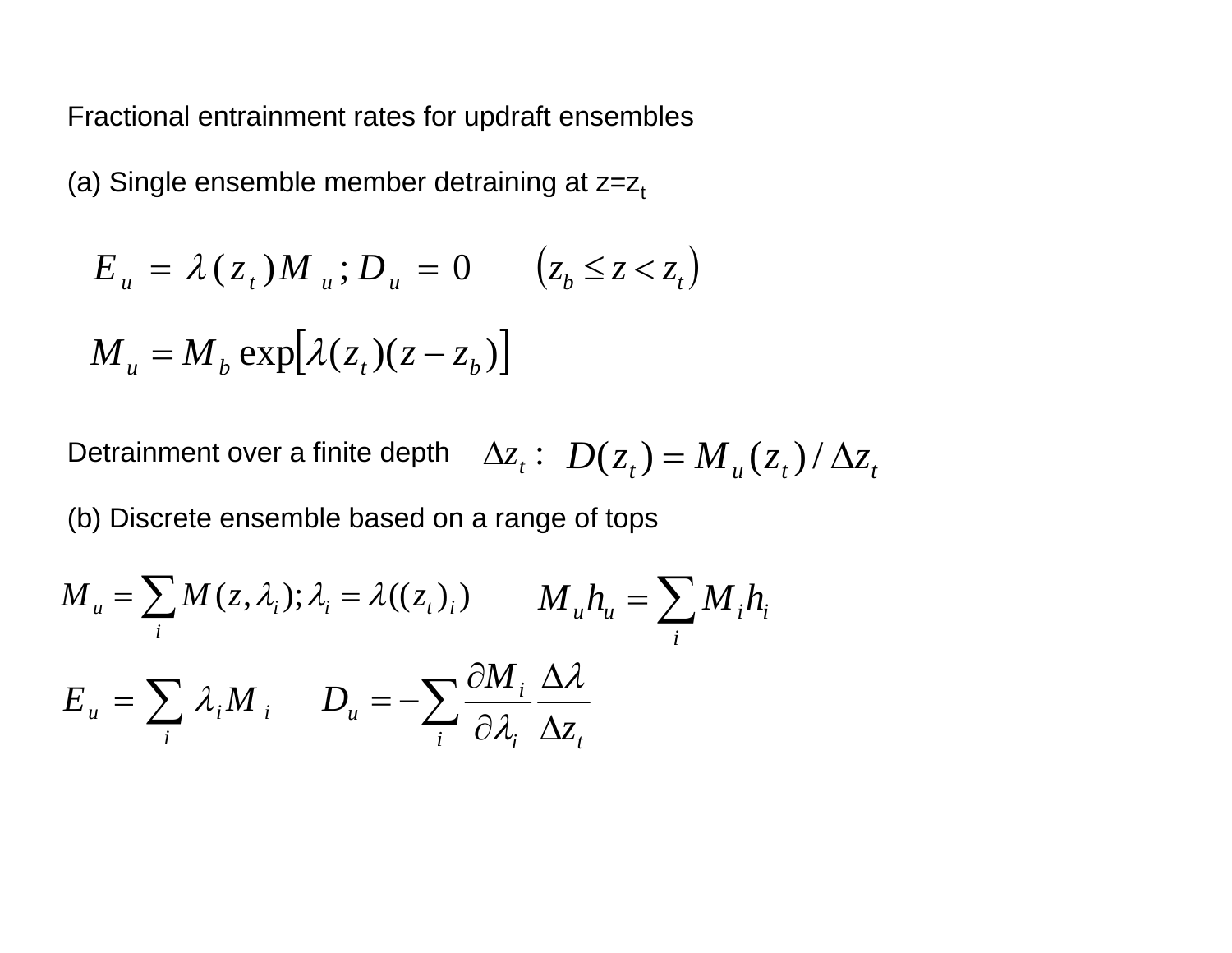### *Buoyancy Sorting*

Entrainment produces mixtures of a fraction, f, of environmental air and (1-f) of cloudy (saturated cumulus updraft) air. Some of the mixtures may be positively buoyant with respect to the environment, some negegatively buoyant, some saturated with respect to water, some unsaturated

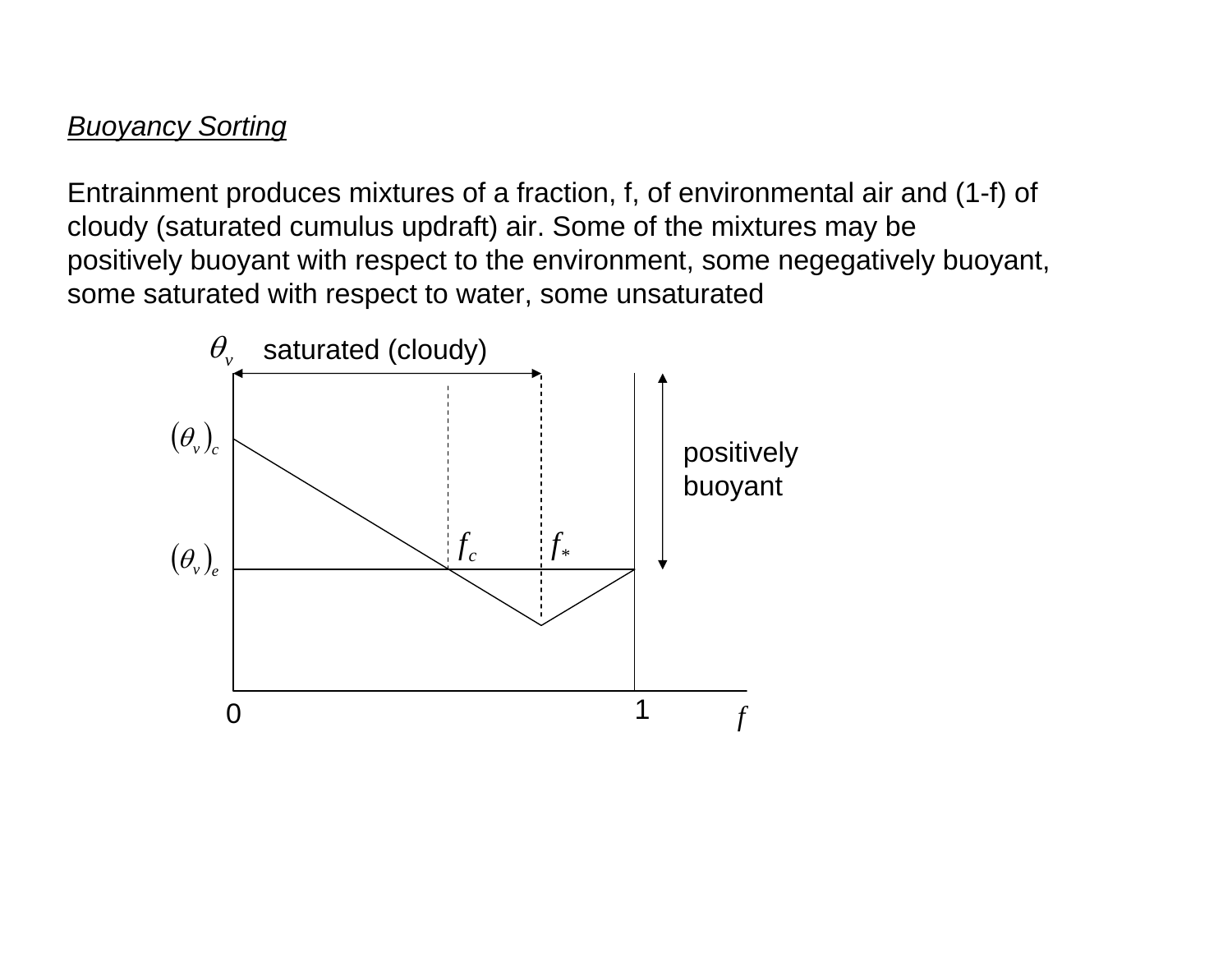Kain-Fritsch (1990) (see also Bretherton et al, 2003):

Suppose that entrainment into a cumulus updraft in a layer of thickness δ*z* leads to mixing of *λM<sub>c</sub>dz* of environmental air with an equal amount of cloudy air. K-F assumed that all of the negatively buoyant mixtures  $(f>f_c)$  will be rejected from the updraft immediately while positively buoyant mixtures will be incorporated into the updraft. Let *P(f)* be the pdf of mixing fractions. Then:

$$
E = 2\lambda_o M_u \int_0^{f_c} fP(f)df
$$
 
$$
D = 2\lambda_o M_u \int_{f_c}^{1} (1-f)P(f)df
$$

This assumes that negatively buoyant air detrains back to the environment without requiring it to descend to a level of nuetral bouyancy first).

#### Emanuel:

Mixtures are all combinations of environement air and undiluted cloud-base air. Each mixture ascends(positively buoyant)/descends (negatively buoyant), typically without further mixing to a level of nuetral buoyancy where it detrains.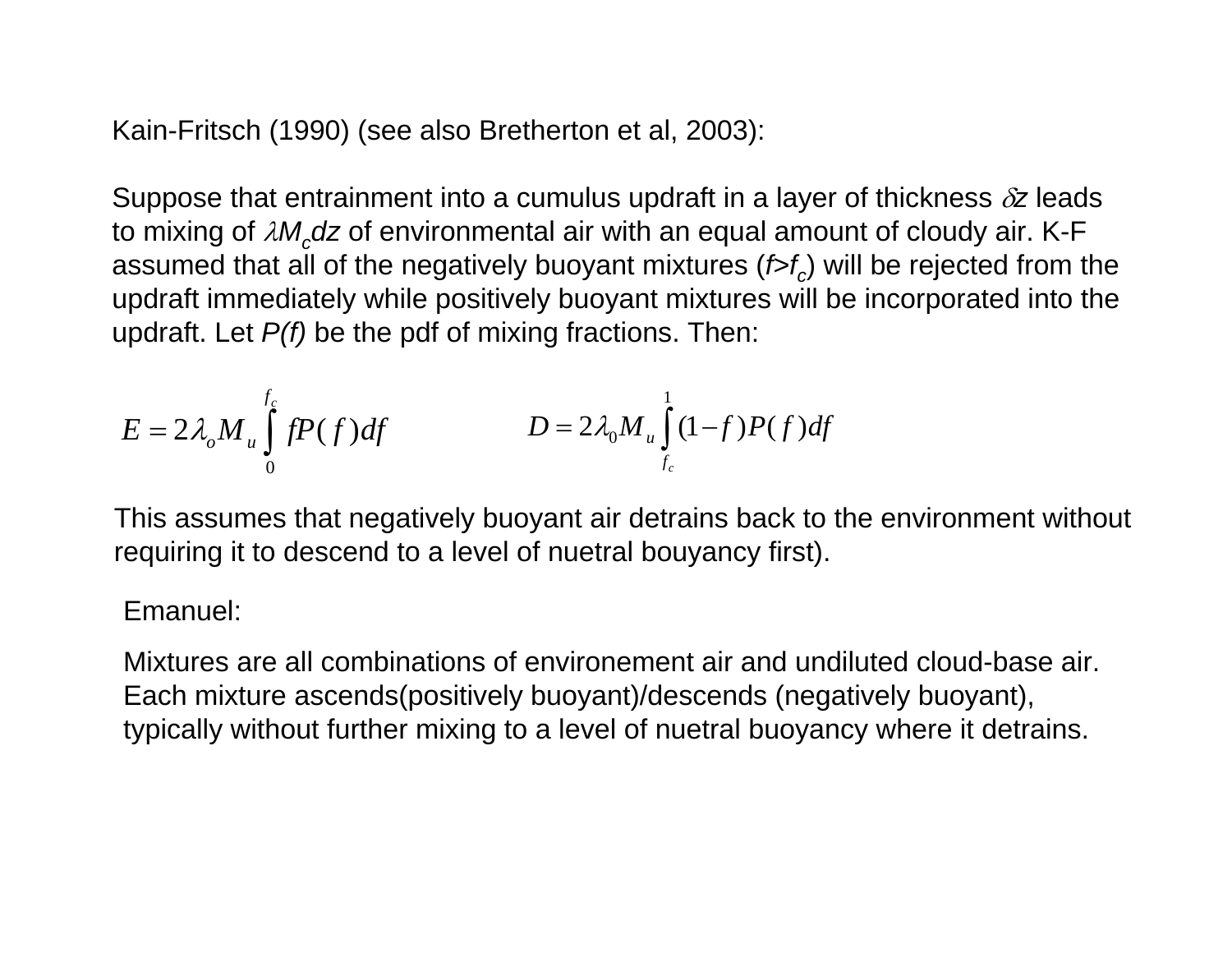# *Closure and Triggering*

- Triggering:
	- It is frequently observed that moist convection does not occur even when there is a positive amount of CAPE. Processes which overcome convective inhibition must also occur.
- Closure:
	- The simple cloud models used in mass flux schemes do not fully determine the mass flux. Typically an additional constraint is needed to close the formulation.
	- The closure problem is currently still poorly constrained by theory.

**Both may involve stochastic processes**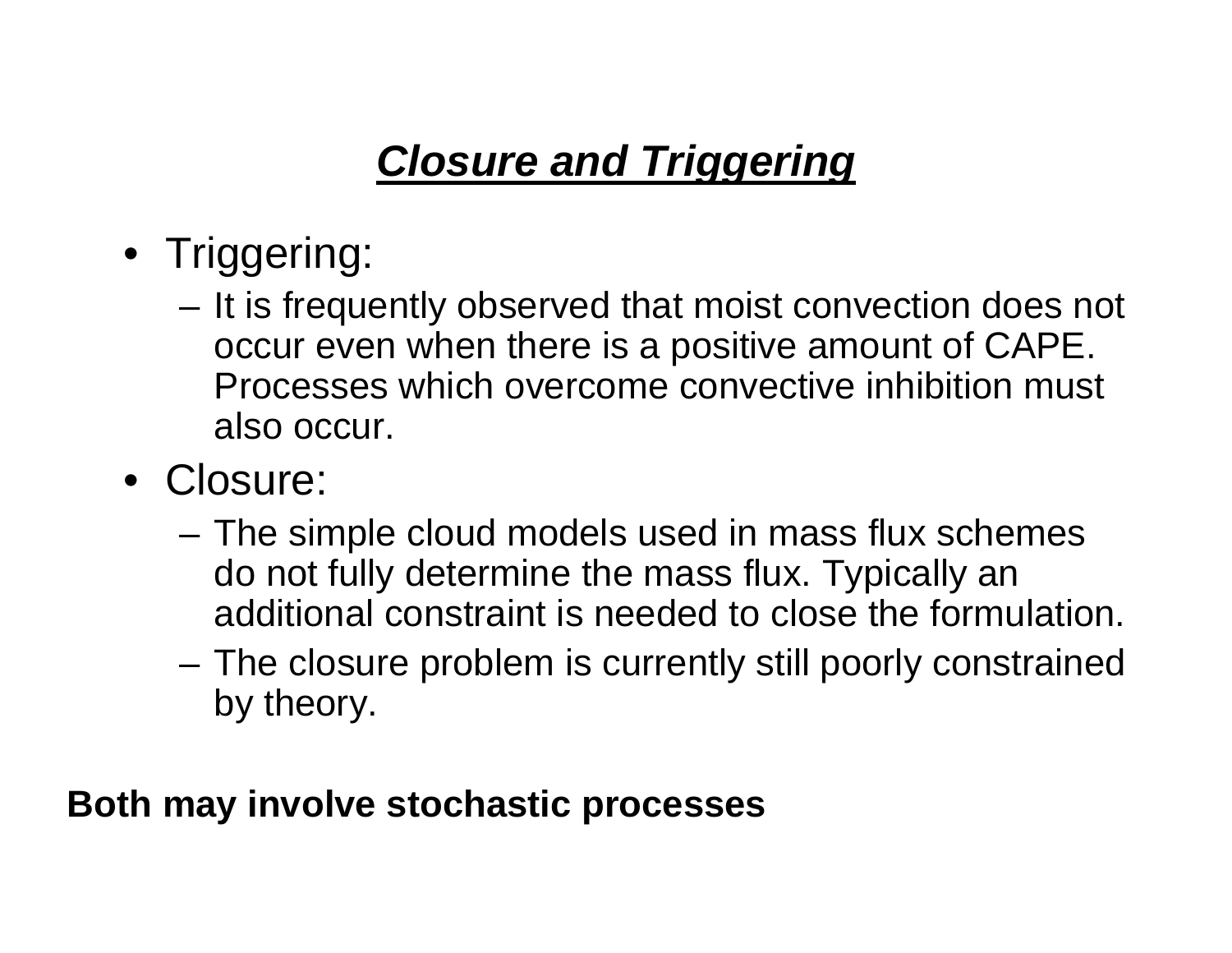# *Closure Schemes In Use (typically to determine the net mass flux at the base of the convective layer)*

- Moisture convergence~ Precipitation (Kuo, 1974- for deep precipitating convection)
- Quasi-equilibrium [Arakawa and Schubert, 1974 and descendants (RAS, Z-M, Zhang&Mu, 2005)]
- Prognostic mass-flux closures (Pan & Randall, 1998;Scinocca&McFarlane, 2004)
- Closures based on boundary-layer forcing (Emanuel&Zivkovic-Rothman, 1998; Bretherton et al., 2004)
- Stochastic closures may combine one of the above with a stochastic formulation for cumulus ensemble properties (e.g. Craig&Cohen papers, Plant&Craig)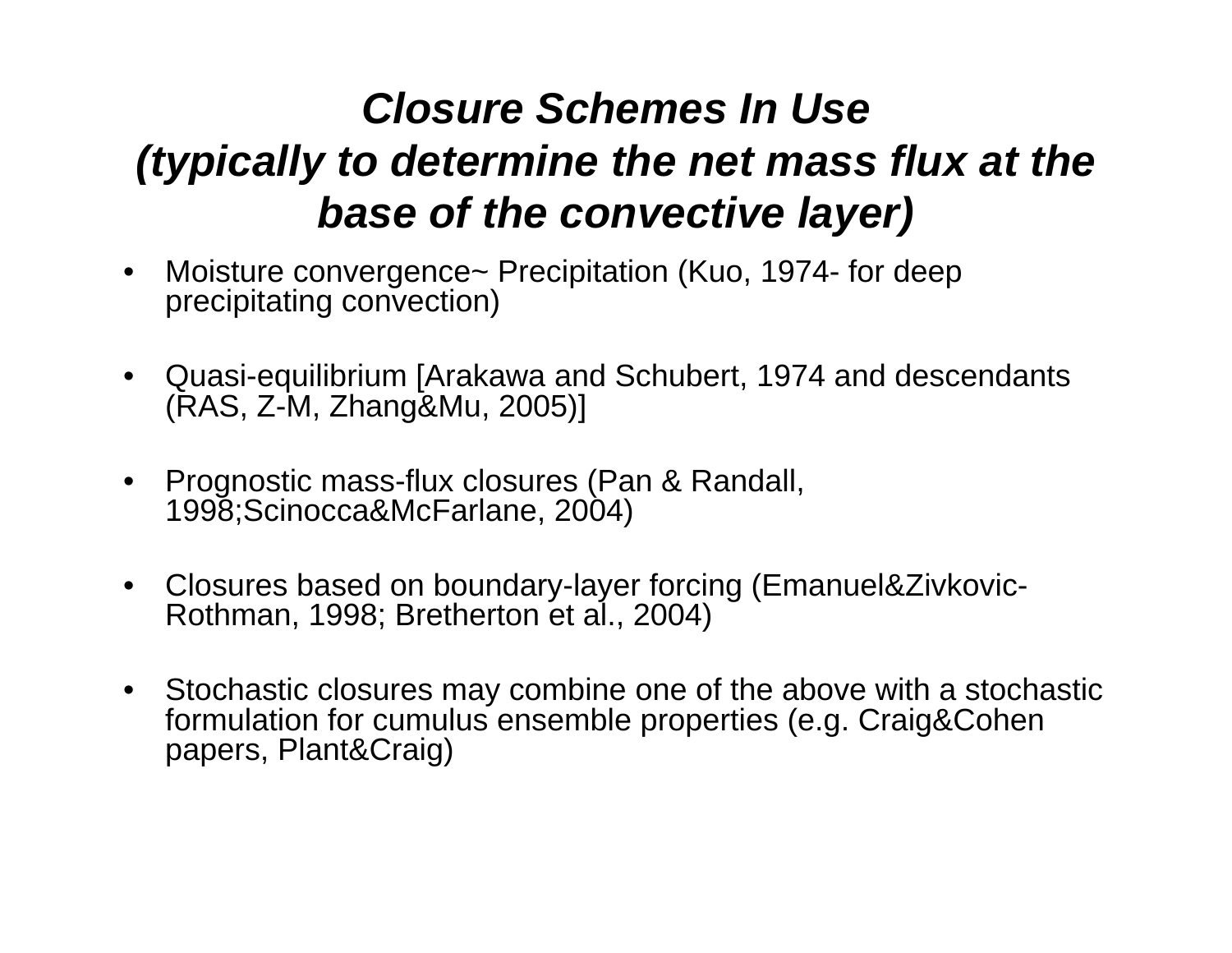Zonally averaged variance of latent heating for different convective closures and downdraft evaporation efficiency parameters

(Scinocca & McFarlane, 2004)



FIG. 9. As in Fig. 5 except for the sensitivity experiments presented in Figs. 7 and 8. Heating rates are displayed in units of 0.1 K day -+ with a contour interval of 2 K day<sup>-1</sup> for both ZM and LSP.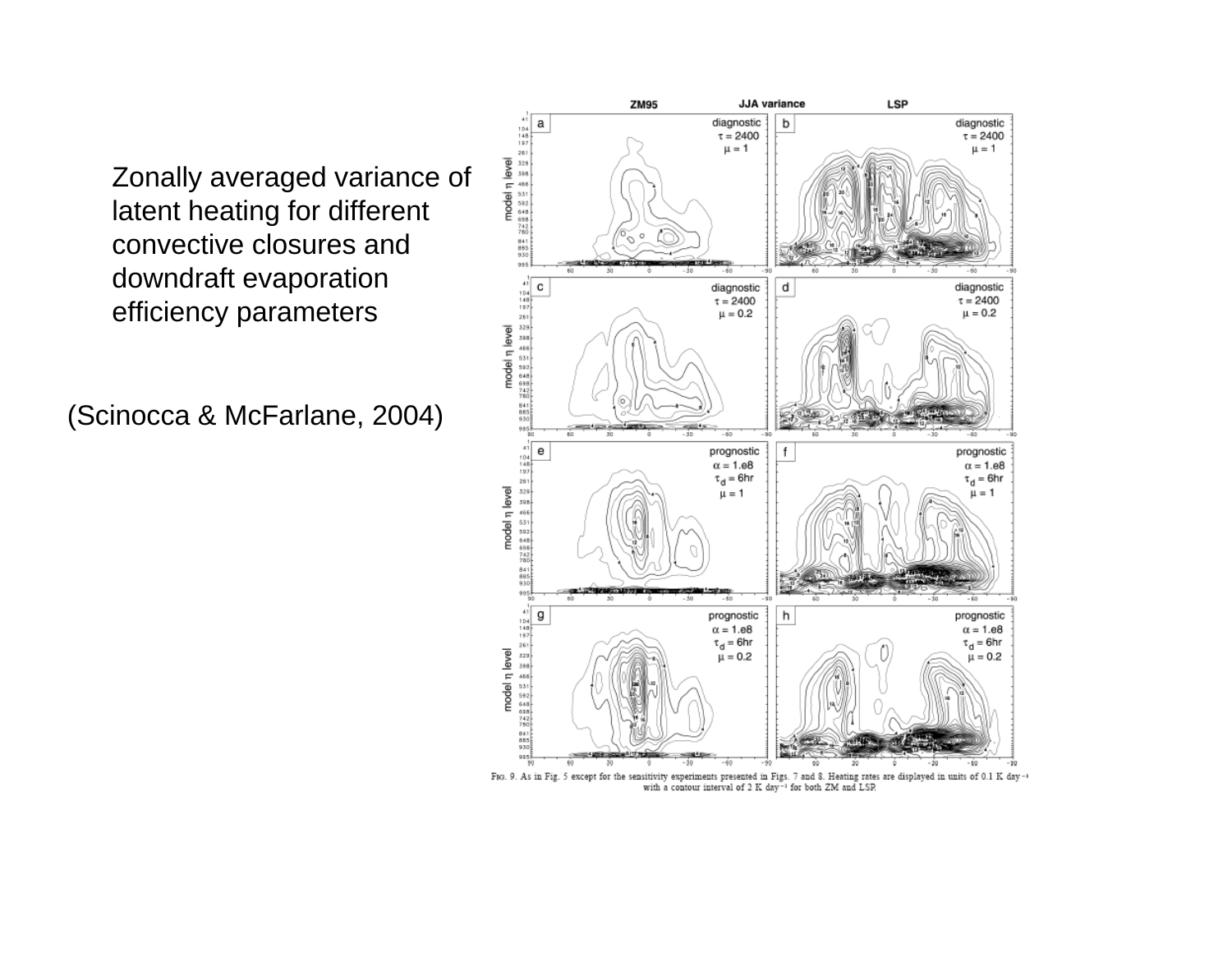## *Cumulus friction and energetics*

$$
M_c = \overline{\rho}\sigma w_c \qquad \frac{\partial M_c}{\partial z} + D - E = 0 \qquad \qquad \text{(usually parameterized)}
$$
\n
$$
\frac{\partial (M_c \vec{V}_c)}{\partial z} + D \vec{V}_c - E \vec{V}_E = -\sigma (\nabla_H p')_c + \overline{\rho} \sigma \left[ B_c - \left( \frac{\partial}{\partial z} \left( \frac{p'}{\overline{\rho}} \right) \right)_c \right] \hat{k}
$$
\n
$$
\frac{\partial (M_c h_c)}{\partial z} + Dh_c - Eh_E + \overline{\rho} M_c B_c - \sigma \left( \vec{V} \bullet \nabla_H p' + \overline{\rho} w \frac{\partial}{\partial z} \left( \frac{p'}{\overline{\rho}} \right) \right)_c = D_c
$$

Take the dot product of  $\; V_{_{C}} \;$  with the momentum eq. It can be shown that —

$$
\frac{\partial [M_c K_c]}{\partial z} + DK_c - E K_E + E \frac{\left| \vec{V_c} - \vec{V_E} \right|^2}{2} = -\sigma V_c \bullet \left( \nabla_H p' + \overline{\rho} \hat{k} \frac{\partial}{\partial z} \left( \frac{p'}{\overline{\rho}} \right) \right)_c + \overline{\rho} M_c B_c
$$

Total energy:

$$
\frac{\partial}{\partial z} \Big[ M_c \big( K_c + h_c \big) \Big] + D \big( K + h \big)_D - E \big( K + h \big)_E + E \frac{\Big| \vec{V}_c - \vec{V}_E \Big|^2}{2} = \sigma \Big( (\vec{V} - \vec{V}_c) \bullet \Big( \nabla_H p' + \overline{\rho} \hat{k} \frac{\partial}{\partial z} \Big( \frac{p'}{\overline{\rho}} \Big) \Big) \Big]_c + \mathsf{D}_c
$$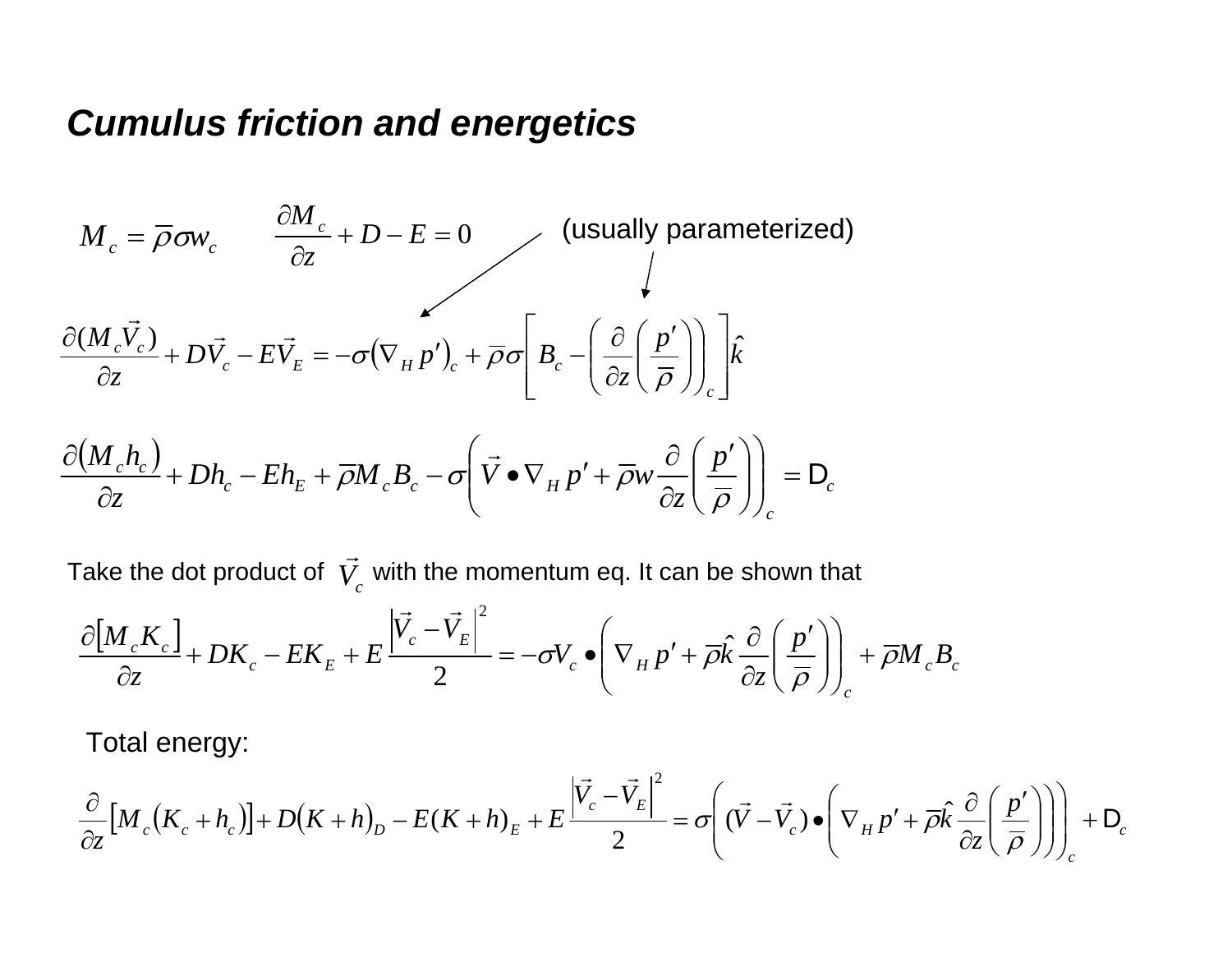The dissipation heating term is intrinsically positive. Choose it as

$$
\mathsf{D}_{\mathrm{c}}=E\frac{\left|\vec{V}_{c}-\vec{V}_{E}\right|^{2}}{2}
$$

Assume , consistent with top-hat that

$$
\sigma \left[ \left( \vec{V} - \vec{V_c} \right) \bullet \left( \nabla_H p' + \overline{\rho} \hat{k} \frac{\partial}{\partial z} \left( \frac{p'}{\overline{\rho}} \right) \right) \right]_c
$$
 is negligible

$$
\therefore \frac{\partial (M_c h_c)}{\partial z} + Dh_c - Eh_E + M_c B_c \cong \sigma \vec{V}_c \bullet \left( \nabla_H p' + \overline{\rho} \hat{k} \frac{\partial}{\partial z} \left( \frac{p'}{\overline{\rho}} \right) \right)_c + E \frac{\left| \vec{V}_c - \vec{V}_E \right|^2}{2}
$$

All parameterized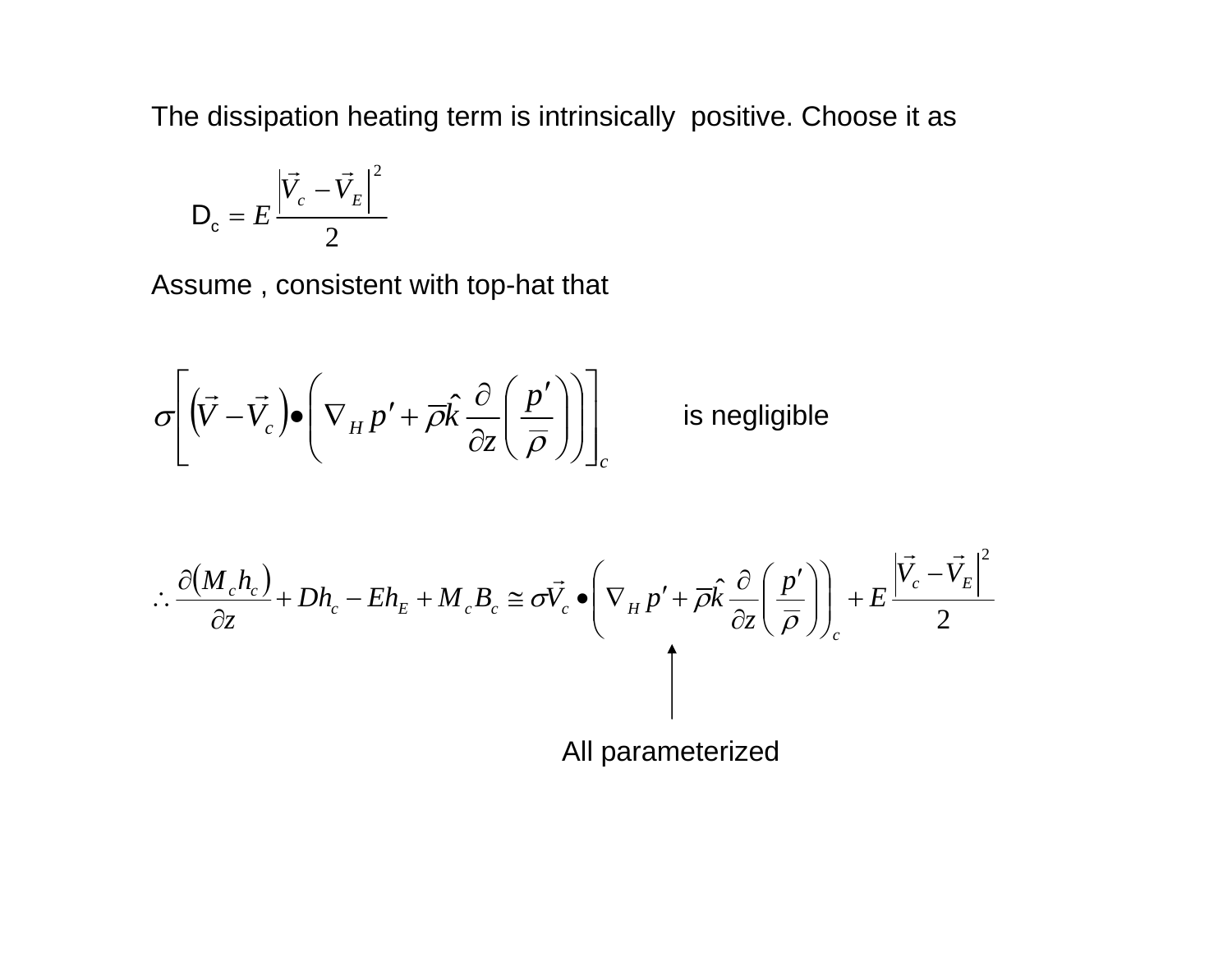From the mean equations (ignoring, for simplicity, non-cumulus contributions to prime terms):

$$
\frac{\partial \left(\overrightarrow{\rho} \overrightarrow{\overrightarrow{V}}_H\right)}{\partial t} + \nabla \bullet \left(\overrightarrow{\overrightarrow{\rho} \overrightarrow{\overrightarrow{V}}_H}\right) + f\hat{k} \times \overrightarrow{\overrightarrow{V}} = -\nabla_H \overrightarrow{p} - \frac{\partial \left(M_c (\overrightarrow{V_c} - \overrightarrow{\overrightarrow{V}})_H\right)}{\partial z}
$$
(1)

$$
\frac{\partial(\overline{\rho}\overline{h})}{\partial t} + \nabla \bullet \left(\overline{\rho}\left(\overline{\overline{V}}\right)\overline{h}\right) - \left(\frac{\partial \overline{p}}{\partial t} + \overline{V} \bullet \nabla_H \overline{p}\right) = \overline{Q} - \frac{\partial \left(M_c\left[(h_c) - (\overline{h})\right]\right)}{\partial z} + \left[\overline{\left(\overline{V} - \overline{V}\right)} \bullet \left(\nabla_H p' + \overline{\rho}\hat{k}\frac{\partial}{\partial z}\left(\frac{p'}{\overline{\rho}}\right)\right)\right]_c - M_c B_c \quad (2)
$$

$$
\left[\overline{\left(\vec{V}-\vec{V}\right)}\bullet\left(\nabla_H p' + \overline{\rho}\hat{k}\frac{\partial}{\partial z}\left(\frac{p'}{\overline{\rho}}\right)\right)\right]_c \cong \sigma\left(\overline{V}_c - \overline{V}\right)\left(\nabla_H p' + \overline{\rho}\hat{k}\frac{\partial}{\partial z}\left(\frac{p'}{\overline{\rho}}\right)\right)_c
$$
 (for top-hat profiles)

Kinetic energy:  $\quad V_{H} \bullet eq(1)$  $\bullet$  eq(1)  $+$  cumulus k.e. eq.

$$
\frac{\partial(\overline{\rho}\overline{K}_{H})}{\partial t} + \nabla \bullet (\overline{\rho}\overline{\overline{V}}\overline{K}_{H}) = -\overline{\overline{V}} \bullet \nabla_{H} \overline{p} - \frac{\partial}{\partial z} [M_{c}(K_{c} - \overline{K}_{H})] + M_{c}B_{c} - D \frac{\left|\overline{V}_{c} - \overline{\overline{V}}\right|^{2}}{2} - E \frac{\left|\overline{V}_{c} - \overline{\overline{V}}\right|^{2}}{2}
$$

$$
- \sigma \left[ (\overline{V}_{c} - \overline{\overline{V}}) \bullet (\nabla_{H} p')_{c} + \overline{\rho} w_{c} \left( \frac{\partial}{\partial z} \left( \frac{p'}{\overline{\rho}} \right) \right)_{c} \right]
$$
(3)

parameterized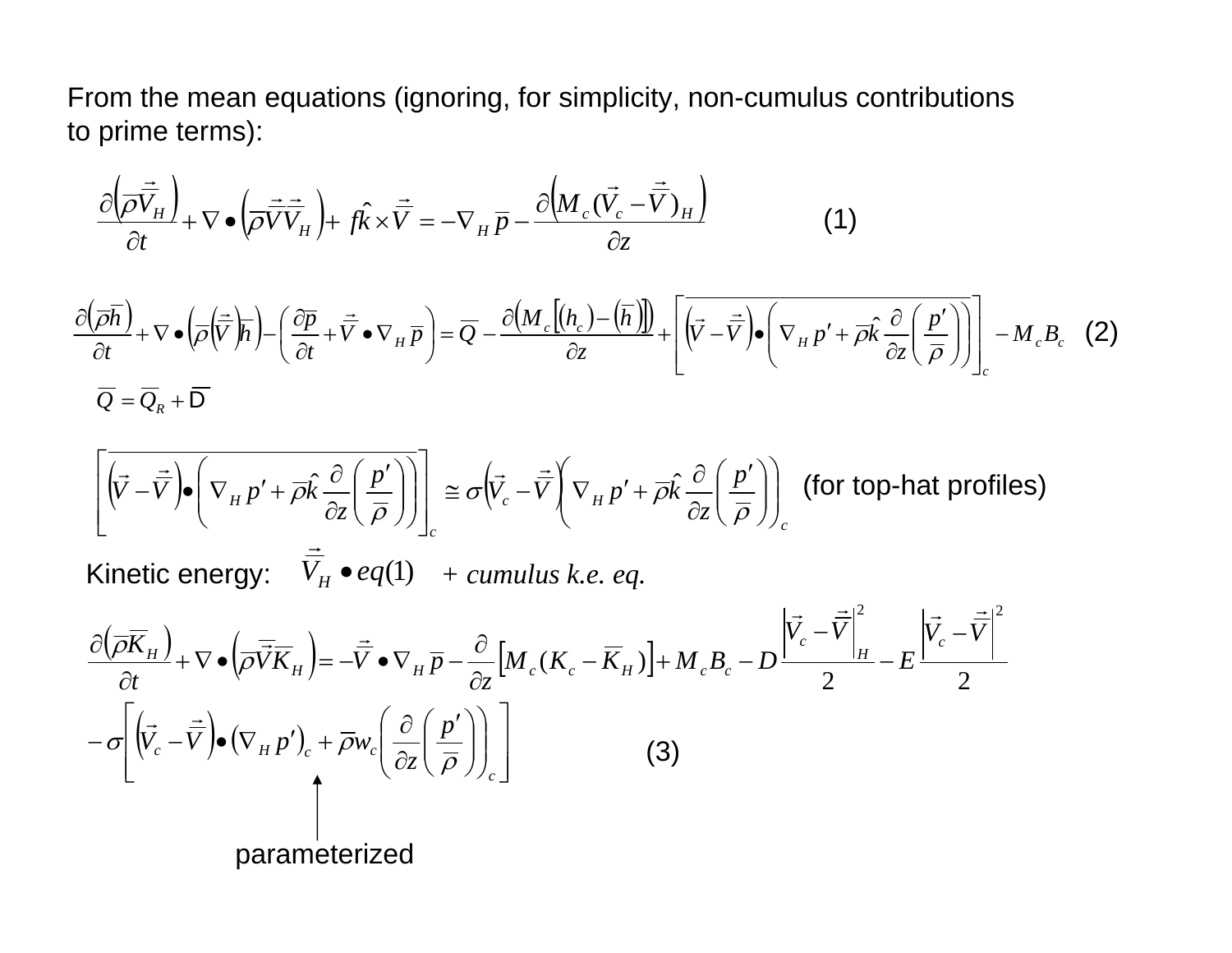Combine  $(2) + (3)$ :

$$
\frac{\partial \left(\overline{\rho}(\overline{h} + \overline{K}_{H})\right)}{\partial t} + \nabla \bullet \left(\overline{\rho} \overline{\overline{V}}(\overline{h} + \overline{K}_{H})\right) - \left(\frac{\partial \overline{p}}{\partial t}\right) = \overline{Q}_{R} - \frac{\partial \left(M_{c}\left[(h_{c} + K_{c}) - (\overline{h} + \overline{K}_{H})\right]\right)}{\partial z}
$$
\n
$$
+ \left\{\overline{D} - \left[(D + E)\frac{\left|\overline{V}_{c} - \overline{V}\right|_{H}^{2}}{2} + E\frac{\left(w_{c} - \overline{w}\right)^{2}}{2}\right]\right\}
$$

The R.H.S. should be in flux form.  $Q_R$  is the radiative flux divergence. Dissipational heating should be positive. Suggests :

$$
\overline{D} = \left[ (D+E) \frac{\left| \overline{V_c} - \overline{V} \right|_H^2}{2} + E \frac{(w_c - \overline{w})^2}{2} \right] = D_c + D_E
$$
\n
$$
\Rightarrow \frac{\partial (\overline{\rho} \overline{h})}{\partial t} + \nabla \cdot (\overline{\rho} \left( \overline{\overline{V}} \right) \overline{h}) - \left( \frac{\partial \overline{p}}{\partial t} + \overline{V} \cdot \nabla_H \overline{p} \right) \cong \overline{Q} - \frac{\partial (M_c (h_c - \overline{h}))}{\partial z} + \sigma \left( \overline{V_c} - \overline{V_H} \right) \cdot \left( \nabla_H p' + \overline{\rho} \hat{k} \frac{\partial}{\partial z} \left( \frac{p'}{\overline{\rho}} \right) \right)_c - M_c B_c
$$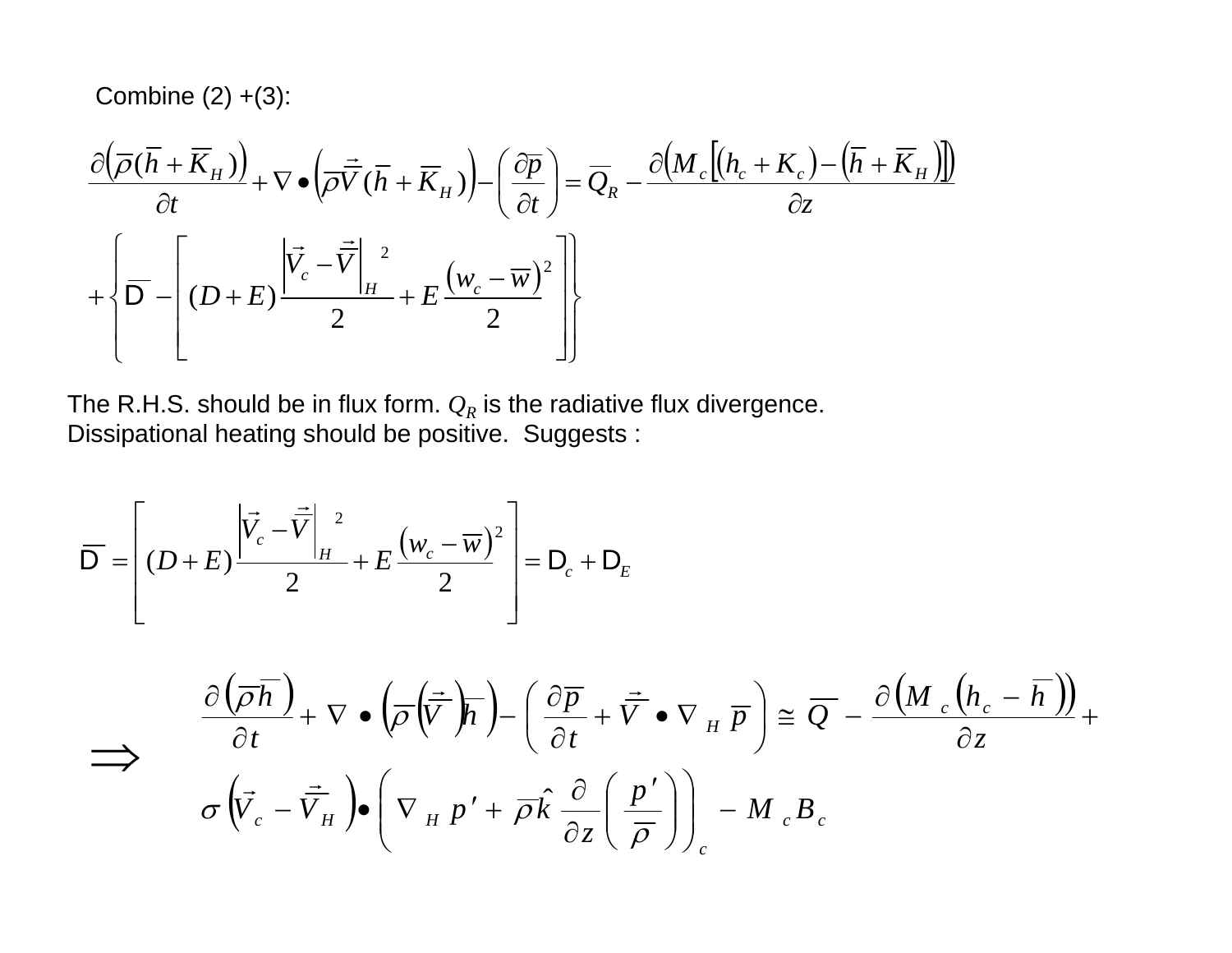In summary, assuming top-hat cumulus profiles

$$
\frac{\partial M_c}{\partial z} + D - E = 0 \tag{a}
$$

$$
\frac{\partial (M_c h_c)}{\partial z} + Dh_c - Eh_E = -M_c B_c + \sigma \vec{V}_c \bullet \left(\nabla_H p' + \overline{\rho} \frac{\partial}{\partial z} \left(\frac{p'}{\overline{\rho}}\right)\right)_c + E \frac{\left|\vec{V}_c - \vec{V}_E\right|^2}{2} \qquad \text{(b)} \quad (h_E \cong \overline{h})
$$

$$
\frac{\partial (M_c \vec{V}_c)}{\partial z} + D \vec{V}_c - E \vec{V}_E = -\sigma \left( \nabla_H p' + \overline{\rho} \hat{k} \frac{\partial}{\partial z} \left( \frac{p'}{\overline{\rho}} \right) \right)_c + \overline{\rho} \sigma B_c \hat{k}
$$
 (c)  $(\vec{V}_E \cong \overline{\vec{V}})$ 

$$
\frac{\partial(\overline{\rho}\overline{h})}{\partial t} + \nabla \bullet \left(\overline{\rho}\left(\overline{\overline{V}}\right)\overline{h}\right) - \left(\frac{\partial \overline{p}}{\partial t} + \overline{\overline{V}} \bullet \nabla_H \overline{p}\right) = \overline{Q}_R - \frac{\partial \left(M_c\left(h_c - \overline{h}\right)\right)}{\partial z} + \sigma \left(\overline{V}_c - \overline{V}_H\right) \bullet \left(\nabla_H p' + \overline{\rho}\hat{k}\frac{\partial}{\partial z}\left(\frac{p'}{\overline{\rho}}\right)\right)_{c} |\overline{V}_s - \overline{V}|^2 \qquad |\overline{V}_s - \overline{V}_t|^2
$$

$$
-M_c B_c + D \frac{|C_c - C|_H}{2} + E \frac{|C_c - C|_H}{2}
$$
 (d)

$$
\frac{\partial \left(\overrightarrow{\rho}\overrightarrow{\overrightarrow{V}}_H\right)}{\partial t} + \nabla \bullet \left(\overrightarrow{\rho}\overrightarrow{\overrightarrow{V}}_H\right) + f\hat{k} \times \overrightarrow{\overrightarrow{V}} = -\nabla_H \overrightarrow{p} - \frac{\partial \left(M_c\left(\overrightarrow{V_c} - \overrightarrow{\overrightarrow{V}}\right)_H\right)}{\partial z}
$$
(e)